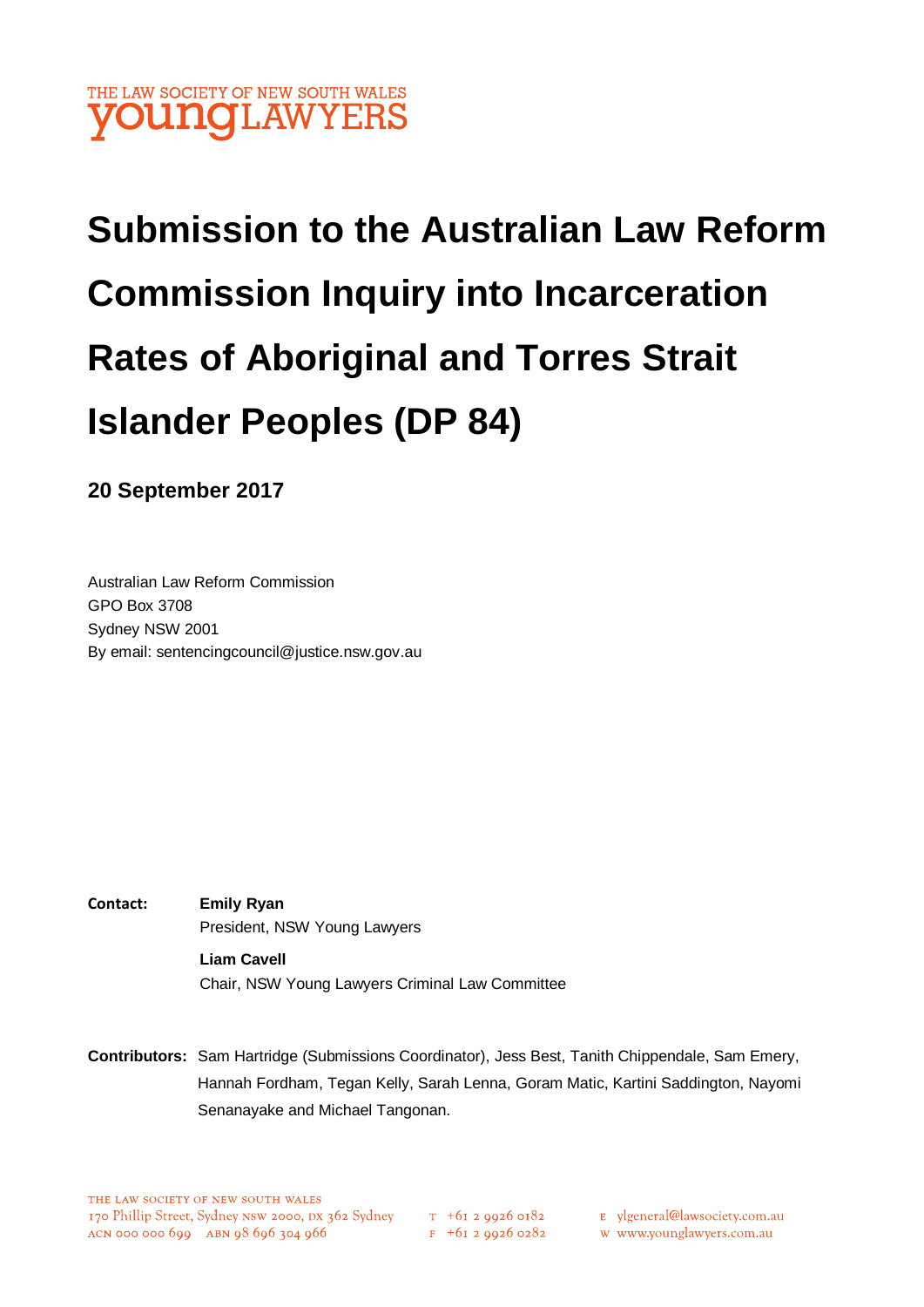#### THE LAW SOCIETY OF NEW SOUTH WALES **OUNOLAWYER**

The NSW Young Lawyers Criminal Law Committee makes the following submission in response to the call for submissions on the Commission's Inquiry into Incarceration Rates of Aboriginal and Torres Strait Islander Peoples.

#### **NSW Young Lawyers**

NSW Young Lawyers is a division of the Law Society of New South Wales. NSW Young Lawyers supports practitioners in their professional and career development in numerous ways, including by encouraging active participation in its 16 separate committees, each dedicated to particular areas of practice. Membership is automatic for all NSW lawyers (solicitors and barristers) under 36 years and/or in their first five years of practice, as well as law students. NSW Young Lawyers currently has over 15,000 members.

The Criminal Law Committee (**Committee**) is responsible for the development and support of members of NSW Young Lawyers who practice in, or are interested in, criminal law. The Committee takes a keen interest in providing comment and feedback on criminal law and the structures that support it, and consider the provision of submissions to be an important contribution to the community. The Committee is drawn from prosecution, defence (both private and public), police, the courts and other areas of practice that intersect with criminal law.

#### **Introduction**

The Committee welcomes the opportunity to address some of the issues raised in the Australian Law Reform Commission's (**ALRC**) inquiry into Incarceration Rates of Aboriginal and Torres Strait Islander Peoples (DP 84) (**the Inquiry**).

The Committee is of the view that the Inquiry is a timely one, particularly in relation to Indigenous incarceration in NSW. Figures released by the Australian Bureau of Statistics show that over the course of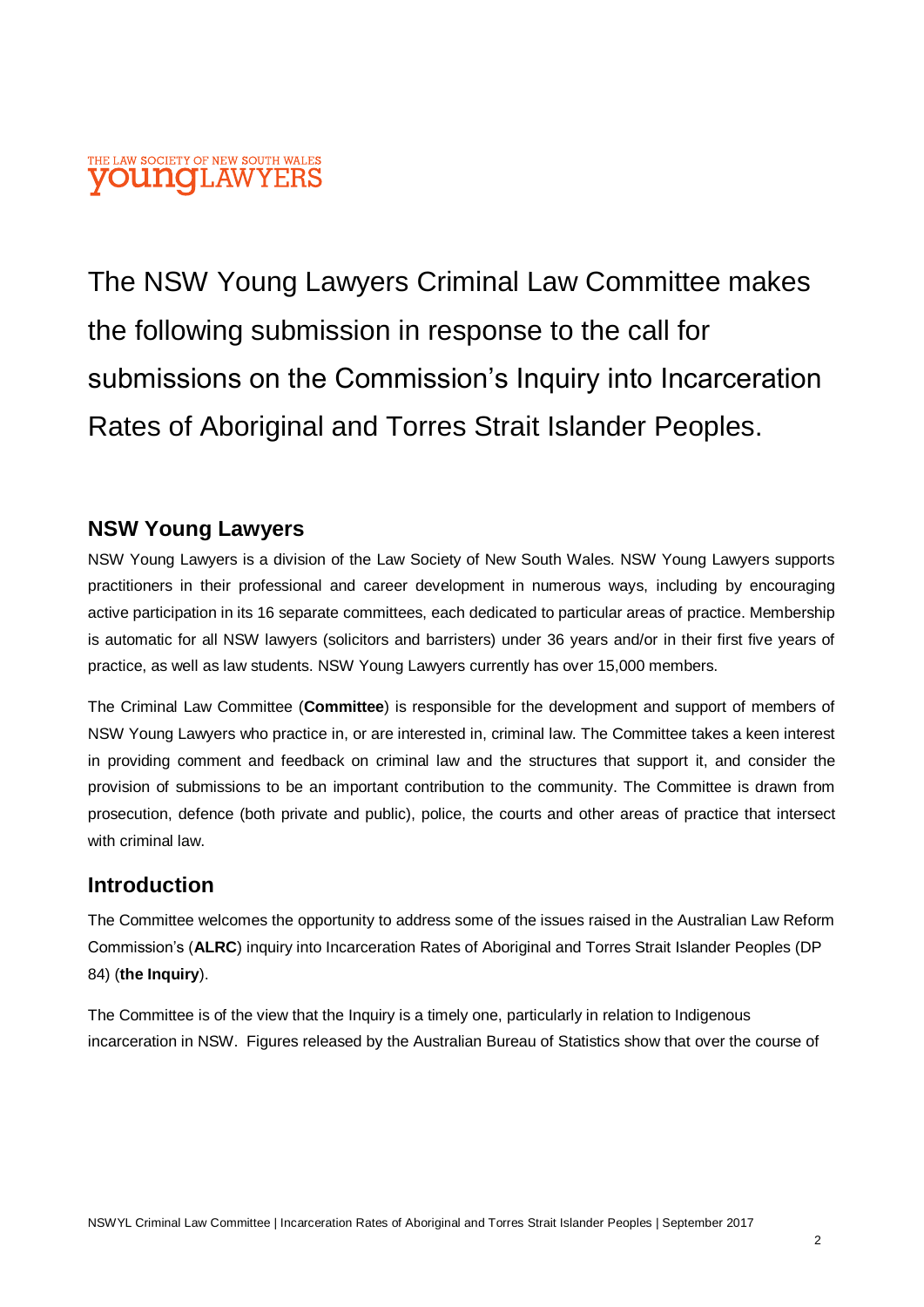#### THE LAW SOCIETY OF NEW SOUTH WALES **OUNOLAW**

2017, the number of Indigenous prisoners in Australian prisons has grown by 7%, to 11,411 persons.<sup>1</sup> The Bureau noted that three states account for almost three-quarters of that number: New South Wales (3,233 persons); Queensland (2,724 persons); and Western Australia (2,542 persons).<sup>2</sup> This trend has been noted elsewhere, with the NSW Bureau of Crime Statistics and Research (**BOCSAR**) finding that between 2013 and 2016 the NSW Indigenous imprisonment rate grew by 25%. $^3$  This increase means that in NSW the Indigenous imprisonment rate is now 13.5 times higher than the non-Indigenous imprisonment rate.<sup>4</sup>

While the Committee supports many of the changes proposed by the ALRC, it notes that these changes can only be effective if they are accompanied by broader political and societal changes, including the prioritisation of this issue by State and Territory governments. In this regard, the Committee notes that the 1991 Royal Commission into Aboriginal Deaths in Custody (**RCIADC**) recommended many of the changes proposed by the ALRC; that many of these recommendations are still outstanding is of grave concern to the Committee and its members.

In this submission, the Committee restricts itself to four topics of particular significance. These are bail and the remand population, sentencing options, fines and drivers' licences, and access to justice issues.

# **2. Bail and the Remand Population**

**Proposal 2–1 The Bail Act 1977 (Vic) has a standalone provision that requires bail authorities to consider any 'issues that arise due to the person's Aboriginality', including cultural background, ties to family and place, and cultural obligations. This consideration is in addition to any other requirements of the Bail Act.** 

**Other state and territory bail legislation should adopt similar provisions. As with all other bail considerations, the requirement to consider issues that arise due to the person's Aboriginality would not supersede considerations of community safety.**

 $\overline{a}$ 

<sup>1</sup> Australian Bureau of Statistics, *4512 Corrective Services, Australia*, 7 September 2017 (accessed at http://www.abs.gov.au/ausstats/abs@.nsf/mf/4512.0).  $2$  lbid.

<sup>3</sup> D. Weatherburn & J. Holmes, NSW Bureau of Crime Statistics and Research, *Indigenous imprisonment in NSW: A closer look at the trend* (Bureau Brief No. 125) (2017), pg. 1

<sup>&</sup>lt;sup>4</sup> Ibid.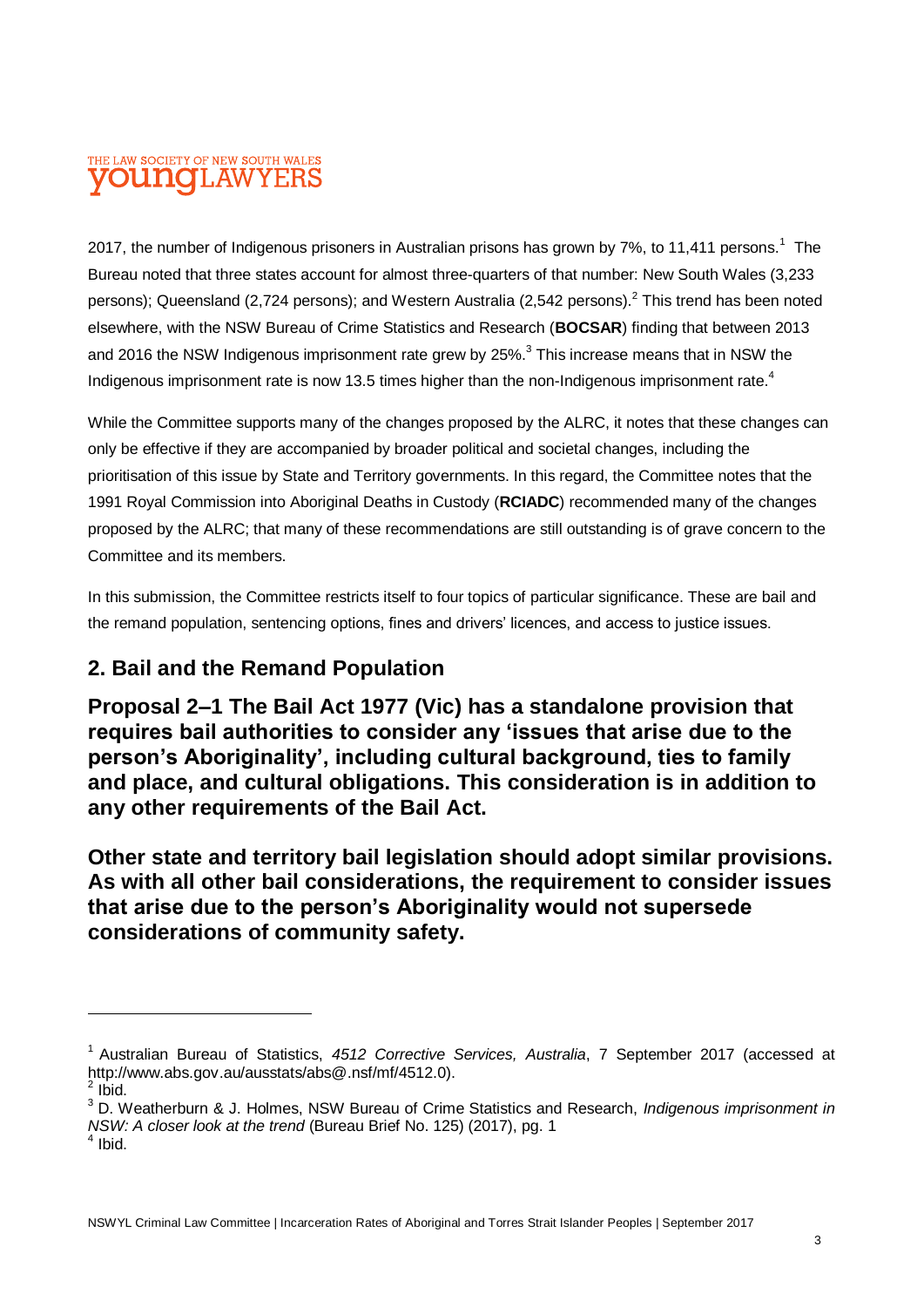#### THE LAW SOCIETY OF NEW SOUTH WALES **OUNOLAWYERS**

The *Bail Act 1977* (Vic) has a standalone provision that requires bail authorities to consider any 'issues that arise due to the person's Aboriginality', including cultural background, ties to family and place, and cultural obligations. This consideration is in addition to any other requirements of the Bail Act. The Committee submits that a discrete provision providing for the consideration of a person's Aboriginality, which is similar to Victoria's s 3A, should be implemented in State and territory bail legislation. The current system of bail laws fails to adequately consider cultural issues Aboriginal and Torres Strait Islander people may face. As the RCIADIC noted in 1991, 'The lack of flexibility of bail procedure and the difficulty Aboriginal people frequently face in meeting police bail criteria by virtue of their socioeconomic status or cultural difference contributes to their needless detention in police custody.<sup>5</sup>

Refusal of bail results in the loss of freedom and the removal of people from support networks. This limits contact with friends and family, causes possible loss of employment and financial distress, and damages a person's reputation. With Indigenous people more likely to be bail refused, they are more likely to suffer these consequences. Indigenous people who are granted bail are better equipped to deal with their charges, provide clear instructions, and have family support networks available when going before the Court than those who are not granted bail. $6$  When on remand they are also more likely to plead guilty than those who are not on remand.<sup>7</sup> This is particularly the case when the likely sentence is comparable to (or even less than) the time spent on remand – meaning that a plea of guilty would result in release from custody. Needless to say, this is an undesirable outcome for the individual *and* society.

The Committee submits that the limited consideration of Aboriginality through existing legal avenues, bench books and practice notes does not sufficiently account for the systemic causes of Indigenous overrepresentation in the remand population. Having Aboriginality enshrined as a relevant factor in bail decisions would ensure Aboriginality must be considered in every case. The Committee submits that it should not be left to chance that an Aboriginal offender would have access to legal representation that has the time and resources to make effective submissions or appear before a Magistrate or Judge who is culturally aware.

The need for a provision akin to s 3A has been highlighted in submissions to, and the recommendations of, various law reform commission reports. For example, the NSW Law Reform Commission recorded that a

 $\overline{a}$ 

<sup>5</sup>Commonwealth, Royal Commission into Aboriginal Deaths in Custody, *National Report* (1991) Vol 3 21.4.2. <sup>6</sup>Queensland Law Reform Commission, *To bail or not to bail – a review of Queensland's bail law*, Discussion Paper No 35 (1991) 3.

<sup>&</sup>lt;sup>7</sup>lbid.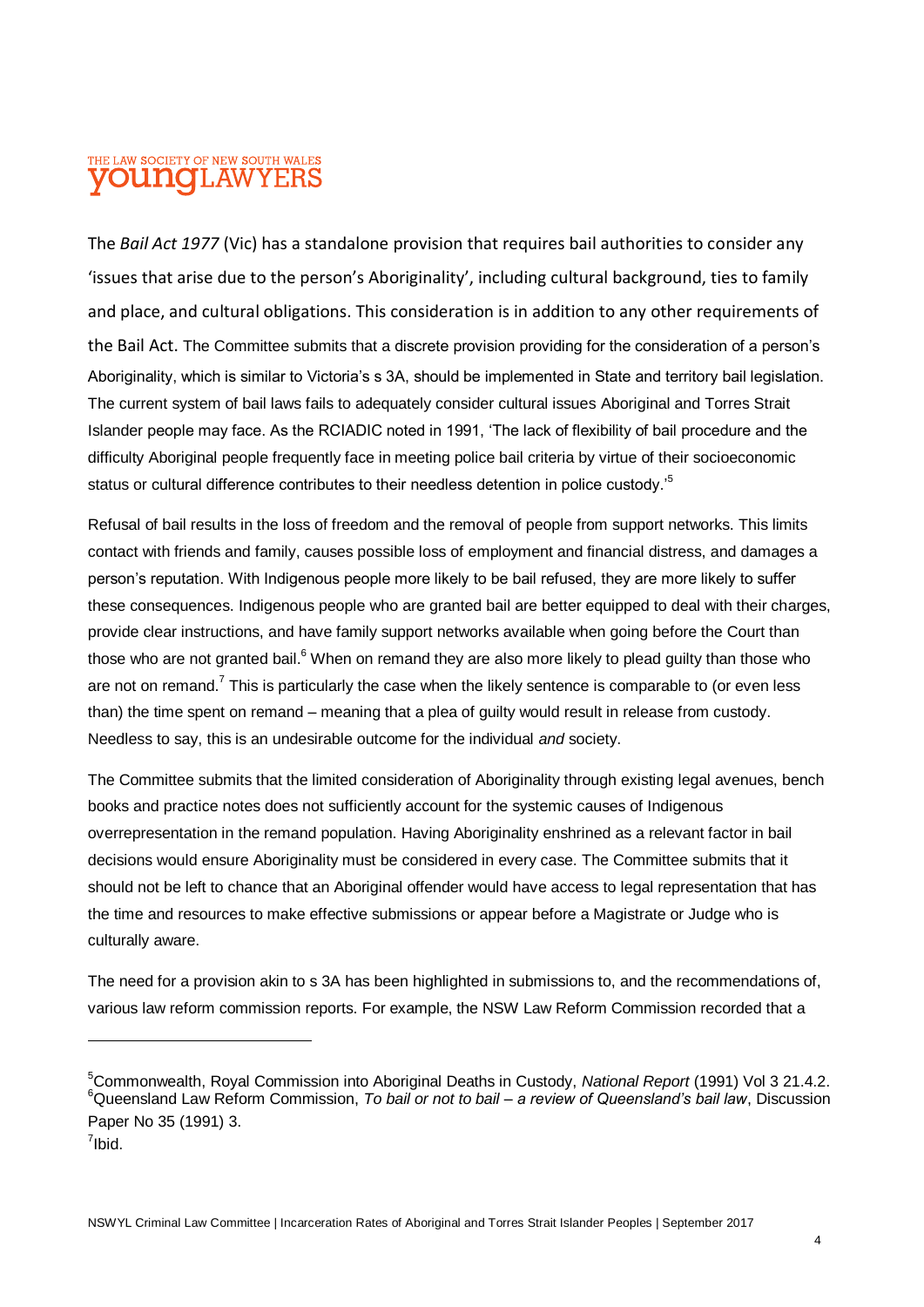#### THE LAW SOCIETY OF NEW SOUTH WALES **OUNOLAWYERS**

number of submissions to its *2012 Bail Report* "pointed out that bail conditions such as curfews, exclusion zones and non-association orders restrict contact with family networks and prevent Aboriginal people from maintaining relationships, performing responsibilities such as taking care of elderly relatives or attending funerals. Bail conditions that conflict with cultural obligations are often breached, leading to enforcement proceedings and bail refusal."<sup>8</sup> Further, the economic disadvantage experienced by many Indigenous people can create difficulties in complying with bail conditions. Often these are relatively practical problems that may be taken for granted in other contexts. For example, the NSW Law Society's submission to the NSWLRC noted that that "Aboriginal people often breach reporting conditions because they do not have access to public transport, a motor vehicle or a licensed driver"<sup>9</sup>. The Committee echoes these concerns, and submits that they demonstrate a need to ensure that consideration is given to specific issues arising due to a person's Aboriginality when making bail applications, which in turn may reduce the overrepresentation of Indigenous persons in custody.

#### **The operation of Bail laws in New South Wales in relation to Indigenous persons**

Notwithstanding the fact that the *Bail Act 2013* (NSW) does not feature a standalone provision, requiring the consideration of issues relating to an applicant's Aboriginality, it does require a bail authority, when assessing bail concerns, to consider "any special vulnerability or needs the accused person has including because of youth, being an Aboriginal or Torres Strait Islander, or having a cognitive or mental health impairment". Section 18(1)(a) requires a decision-maker to take into account "the accused person's background, including criminal history, circumstances and community ties" when assessing bail concerns. Although this latter subsection does not refer explicitly to a person's community ties by reason of their Aboriginality, it is wide enough to encompass consideration of such ties.

Members of the Committee expressed various views concerning the operation of *Bail Act 2013* (NSW) s 18, particularly in relation to the usefulness of s 18(1)(a). Committee members stated that this provision was often referred to in bail applications; this was particularly the case in submissions made by practitioners working for the Aboriginal Legal Service. One Committee member reported that, in their experience, accused persons were more likely to be granted bail if they could demonstrate the support of their community, and particularly if they had the support of respected Indigenous Elders. It was also reported that bail decisionmakers viewed a person's involvement in Indigenous support groups and local cultural groups favourably.

<sup>8</sup>NSW Law Reform Commission, *Bail*, Report No 133 (2012) 11.54. See also similar commentary made in the Victorian Law Reform Commission, *Review of the Bail Act: Final Report* (2007) 180. <sup>9</sup> NSW Law Reform Commission, *Bail*, Report No 133 (2012) 11.52.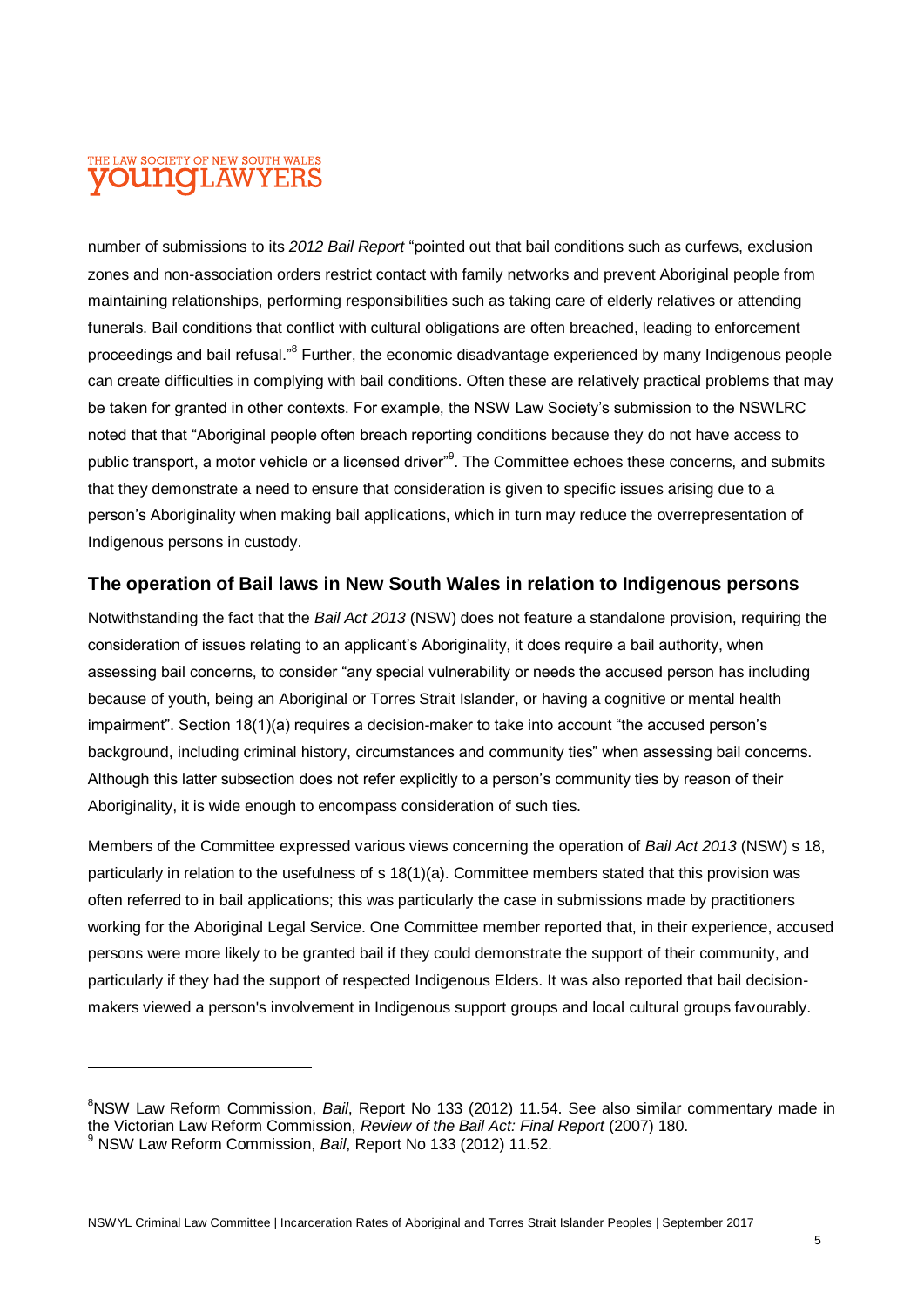#### THE LAW SOCIETY OF NEW SOUTH WALES **OUINCILAW**

However, other Committee members expressed concerns that, in their experience, the support networks of Indigenous accused persons were not always adequately considered by bail decision-makers.

Committee members observed that s 18(1)(k) was also often referred to by practitioners and was considered by magistrates. In particular, this provision is referred to on the rare occasion where there was a real necessity to gain bail so that the accused could visit a dying family member or go to a family funeral. Further, if the accused person was able to obtain an approved place in an Indigenous based rehabilitation centre this often supported a release application. Nonetheless, it is apparent that there is scope to improve the operation of s 18(1)(k). 'Special vulnerability' is not defined within the *Bail Act 2013* and its interpretation and importance is left to the discretion of individual judges. The case law indicates that Aboriginality (if considered) focuses upon the overrepresentation of Indigenous people in custody and the cycle of disadvantage, rather than any assessment of culture, kinship and the need to tailor bail conditions for Aboriginal people.<sup>10</sup>

Further, in NSW, the *Equality Before the Law Bench Book* provides the following guidance to bail decisionmakers:<sup>11</sup>

**Relevant considerations** (in line with s 17 of the *Bail Act 2013*) "the unacceptable risk test".

Aboriginal people must not be subjected to any more stringent tests in relation to bail, or any conditions attached to bail, than non-Aboriginal people. A bail condition can be imposed only for the purpose of mitigating an unacceptable risk.

Paternalism is not appropriate.

- Irrespective of their housing status, Aboriginal people often have very close kinship and family ties to a particular location. Given Aboriginal kinship ties, it may also be less appropriate to attach a condition for an Aboriginal person that the person leave town, than it would be to do so for a non-Aboriginal person.
- Assess bail and bail conditions not just based on police views but also on the views of the defence and respected members of the local Aboriginal community and/or the Local Court Aboriginal Client Service Specialist (if there is one) about the particular person's ties to the community and likelihood of absconding, and about culturally-appropriate options in relation to bail conditions. Community-based support, for example, might provide as viable an option as family-based support.
- Reporting and residential conditions need to be realistic and not unduly oppressive for example, a condition banning residence in a particular town, or requiring court permission to change, may

<sup>10</sup>See, for example, *R v Michael John Brown* [2013] NSWCCA 178*; Alchin v R* (Unreported, Supreme Court of New South Wales*,* McCallum J, 16 February 2015); *R v Sandra Lee Morris* (Unreported, Supreme Court of New South Wales, McCallum J, 20 May 2014); *R v Luke Charles Wright* (Unreported, Supreme Court of New South Wales, Rothman J, (7 April 2015).

<sup>11</sup> Judicial Commission of NSW, *Equality Before the Law Benchbook* (2016), 2.3.2.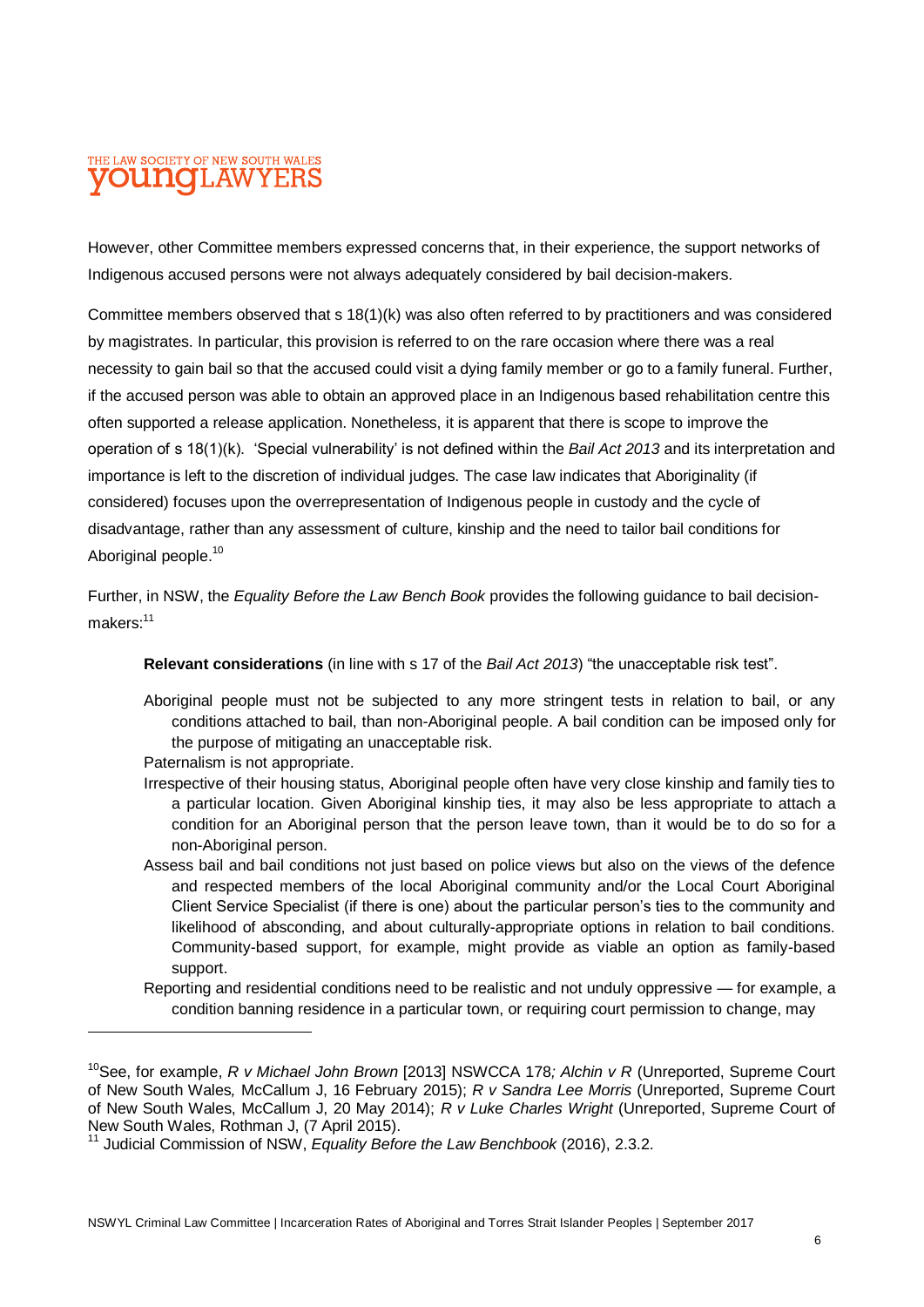#### THE LAW SOCIETY OF NEW SOUTH WALES ouno 'LAW

be ruled as unduly oppressive if there is a death in the defendant's family requiring their immediate attendance in that town.

The Committee submits that these are appropriate considerations to be taken into account when making bail determinations for Aboriginal and Torres Strait Islander persons.

#### **The implementation of the standalone provision in Victoria**

A review of the publicly available cases applying *Bail Act 1977* (Vic) s 3A reveals that consideration of cultural issues related to a person's Aboriginality does not dominate the bail decision-making process or risk community safety. An example of this is the decision in *DPP v SE*,<sup>12</sup> where Bell J stated at [20]:

While s 3A requires the specified considerations to be taken into account in relation [to] all such determinations, the provision does not mandate a particular outcome; depending on the circumstances of the case, bail may be refused to an Aboriginal applicant who, for example, poses an unacceptable risk to community safety (s 4(2)(d)(i)) even after taking s 3A into account.

His Honour went on to discuss five cases where s 3A was taken into account. In two cases bail was not granted, and in three cases bail was granted. Additionally, in *DPP v SE* itself bail was granted. An examination of the decisions made in these cases reveals that the decision to grant or refuse bail was based on a combination of factors, of which issues associated with the bail applicant's Aboriginality was only one factor. For example, in *Re Hume (Bail Application)<sup>13</sup>* Hollingworth J stated at [63]:

In considering this bail application, I have had regard to the applicant's kinship obligations to his mother, as required by s 3A of the *Bail Act*. However, they are not sufficient to overcome my concerns about the risks he poses to [the victim] if released on bail without adequate support and supervision.

In *Re Mitchell<sup>14</sup>*, a case where bail was granted, T. Forrest J commented that, despite his consideration of s 3A, he would have granted bail "regardless of any impact from that provision."<sup>15</sup> Interestingly, s 3A was not referred to in all cases involving bail applications by Indigenous persons. In *Application for Bail by Chatters*, 16 despite the accused person being of Aboriginal heritage (and having identified that heritage), submissions were not made concerning s 3A, indicating that the existence of the provision does not guarantee that it will

<sup>&</sup>lt;sup>12</sup> [2017] VSC 13

<sup>&</sup>lt;sup>13</sup> [2015] VSC 695

<sup>&</sup>lt;sup>14</sup> [2013] VSC 59

<sup>15</sup>*Re Mitchell* [2013] VSC 59 at [13].

<sup>16</sup> [2017] VSC 2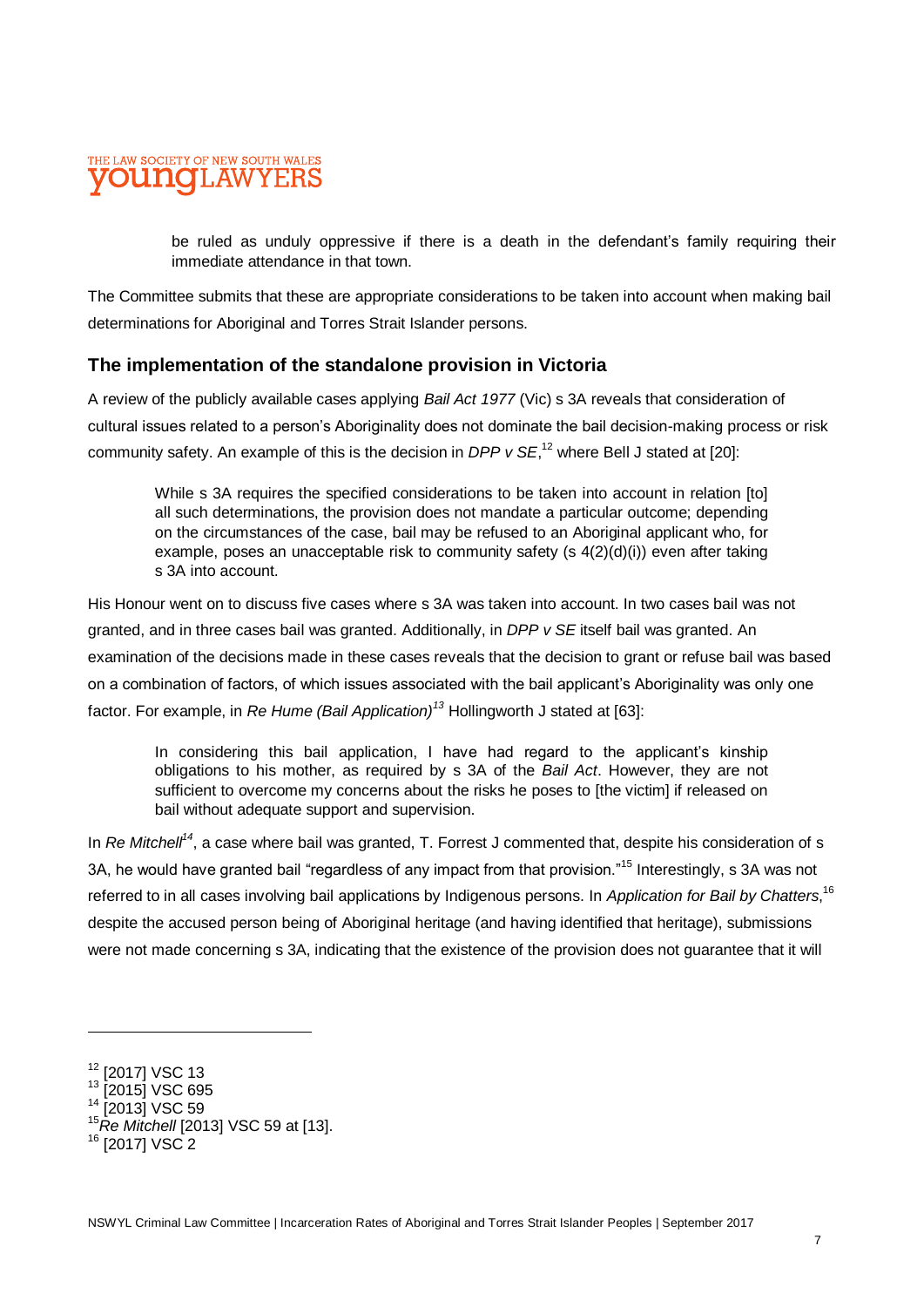#### THE LAW SOCIETY OF NEW SOUTH WALES **OUNOI.AWYEF**

be used.<sup>17</sup> This brief survey of cases indicates that, overall, s 3A is being appropriately applied by bail decision-makers in Victoria. The Committee also notes that the retention of the section was widely supported by submissions to The Hon. Paul Coghlan QC's 2017 Bail Review.<sup>18</sup>

#### **The desirability for a standalone provision in the context of New South Wales bail decisions**

Although the responses of Committee members indicate that many bail decision-makers in New South Wales appear to be considering the issues raised by an applicant's Aboriginality, the Committee remains concerned that, in the absence of legislation mandating consideration of ATSI cultural background, kinship systems and connection to place, such ties may be overlooked by some bail decision-makers. This has the potential to lead to inconsistency in the application of the law, which is an unsatisfactory outcome. The Committee submits that if clear legislative guidance is given to decision-makers, specifying what should be taken into account in relation to making any determination under the *Bail Act 2013* (NSW) in relation to an Indigenous person, inconsistency in decision-making may be reduced. Further, such a provision may assist legal practitioners in making targeted submissions when representing an Indigenous accused person, and provide a tool to "pull up" decision makers (to use the words of submissions to the Victorian Law Reform Commission) who do not consider such factors when making bail decisions.<sup>19</sup> This should be combined with further guidance in judicial Bench Books. The NSW *Equality Before the Law Bench Book* provides appropriate guidance for setting bail conditions (see above). However more can be added, such as suggesting that, in appropriate cases, Indigenous persons be bailed to multiple addresses. This recognises that Indigenous Australians may not have one address, but instead may reside at a number of addresses with extended family.<sup>20</sup>

Most importantly in this respect, the *Bail Act 2013* is limited in that the current provisions only explicitly apply to the assessment of 'bail concerns' as part of determining the unacceptable risk test. A bail concern is defined in s 17(2) of the *Bail Act 2013* as:

- ….a concern that an accused person, if released from custody, will:
- (a) fail to appear at any proceedings for the offence, or
- (b) commit a serious offence, or

<sup>17</sup>*Application for Bail by Chatters* [2017] VSC 2 at [2].

<sup>&</sup>lt;sup>18</sup> Paul Coghlan, *Bail Review: First Advice to the Victorian Government* (2017) [4.82].

<sup>19</sup>Victorian Law Reform Commission, *Review of the Bail Act: Final Report* (2007) 180.

<sup>20</sup>Victorian Law Reform Commission, *Review of the Bail Act: Final Report* (2007) 179.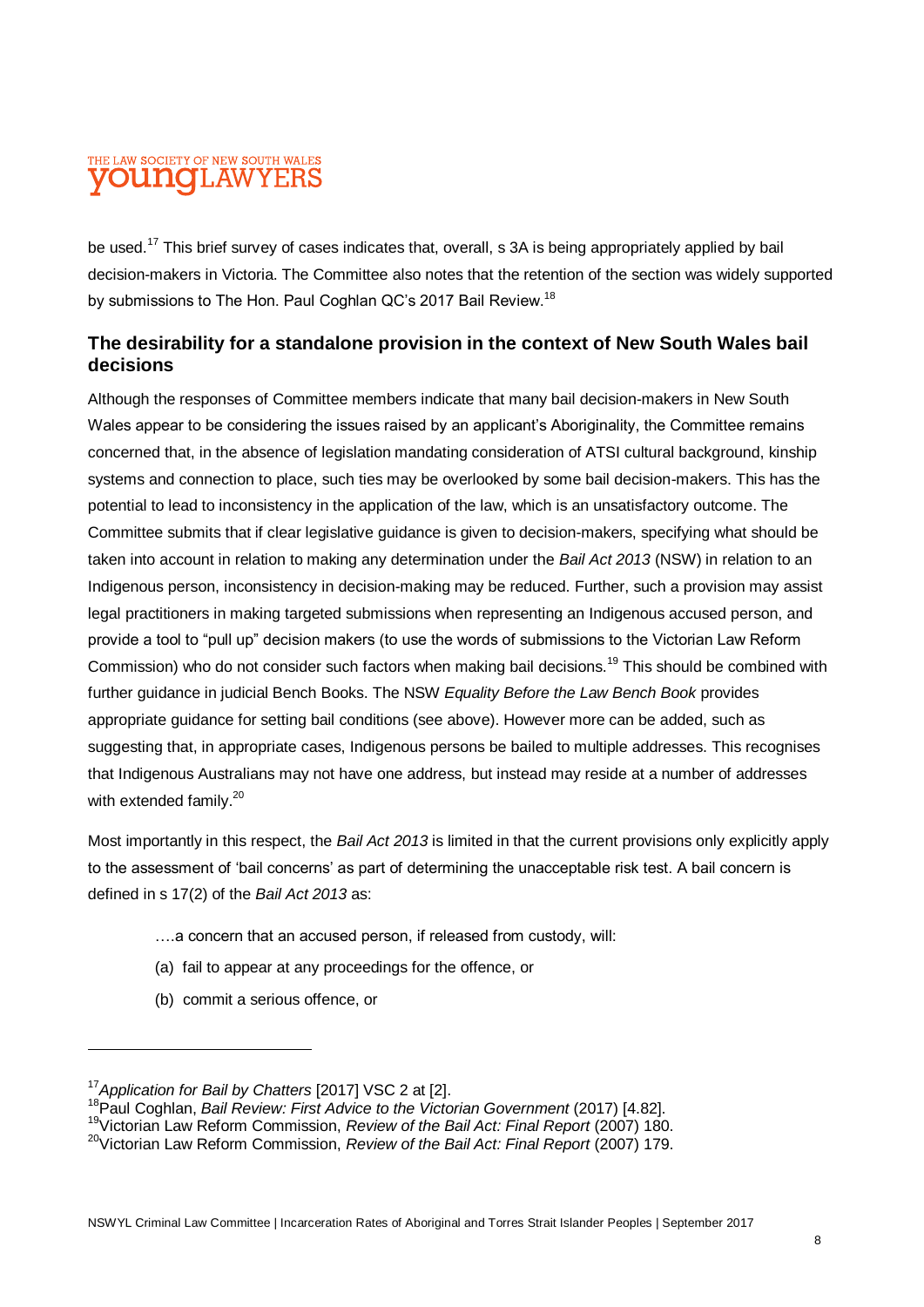#### THE LAW SOCIETY OF NEW SOUTH WALES **LAWYER**

(c) endanger the safety of victims, individuals or the community, or

(d) interfere with witnesses or evidence.

Therefore, ss 18(1)(a) and (k) do not mandate consideration of a bail applicant's community ties, or special needs or vulnerability arising from their Aboriginality when making other determinations under the *Bail Act 2013*. In contrast, the Victorian standalone provision applies whenever the decision-maker is "…making a determination under [the *Bail Act 1977* (Vic)] in relation to an Aboriginal person….". As Bell J stated in *DPP v SE* at [38], the considerations in that section:

…must be taken into account when determining whether, in the light of possible conditions, an unacceptable risk has been established (ss  $(4(2)(d)(i)$  and  $4(3)(f)$ ) or (where relevant) the applicant has not shown cause (s 4(4)) or exceptional circumstances do not exist (s 4(2)(a), (aa) and (b)). The considerations must also be taken into account when determining the content of any such conditions.

While the implications of a person's Aboriginality have also been considered outside of assessing bail concerns in NSW, such deliberation is not necessarily explicit. For example, assessing bail concerns is connected with the imposition of bail conditions, $^{21}$  and the Bench Book cited above refers to a number of issues that should be considered when setting bail conditions for Aboriginal and Torres Strait Islander persons. Further, in *A1 v The Queen*, <sup>22</sup> Garling J observed at [36]-[37] in relation to bail applications for show cause offences:

Although a two-step decision-making process is required, similar matters may be relevant to both steps. In many cases, matters that are relevant to the unacceptable risk test will also be relevant to the show cause test...the Bail Act does not prohibit the court from considering, at the stage of applying the show cause test, that there are no bail concerns, or that the risks if bail is granted are not unacceptable.

The discussion paper refers to an unreported case in the NSW Supreme Court where it was found that the separation from family that remand entails could perpetuate cycles of disadvantage, amounting to "cause" under the show cause provisions. In that case, consideration was also given to the cycle of disadvantage faced by the applicant's family (reflective of that faced in many Indigenous communities more generally) in imposing bail conditions.<sup>23</sup> However, in R v S,<sup>24</sup> a case requiring the respondent show cause as to why her detention was not justified, no reference was made to specific cultural issues arising from the respondent's Aboriginality. While reference was made to community ties, no reference was made to Aboriginal kinship

<sup>21</sup> *Bail Act 2013* s 18(1)(p)

<sup>&</sup>lt;sup>22</sup> [2016] NSWSC 1288

<sup>23</sup>*R v Alchin* (Unreported, NSWSC 16 February 2015), [3].

<sup>&</sup>lt;sup>24</sup> [2016] NSWCCA 189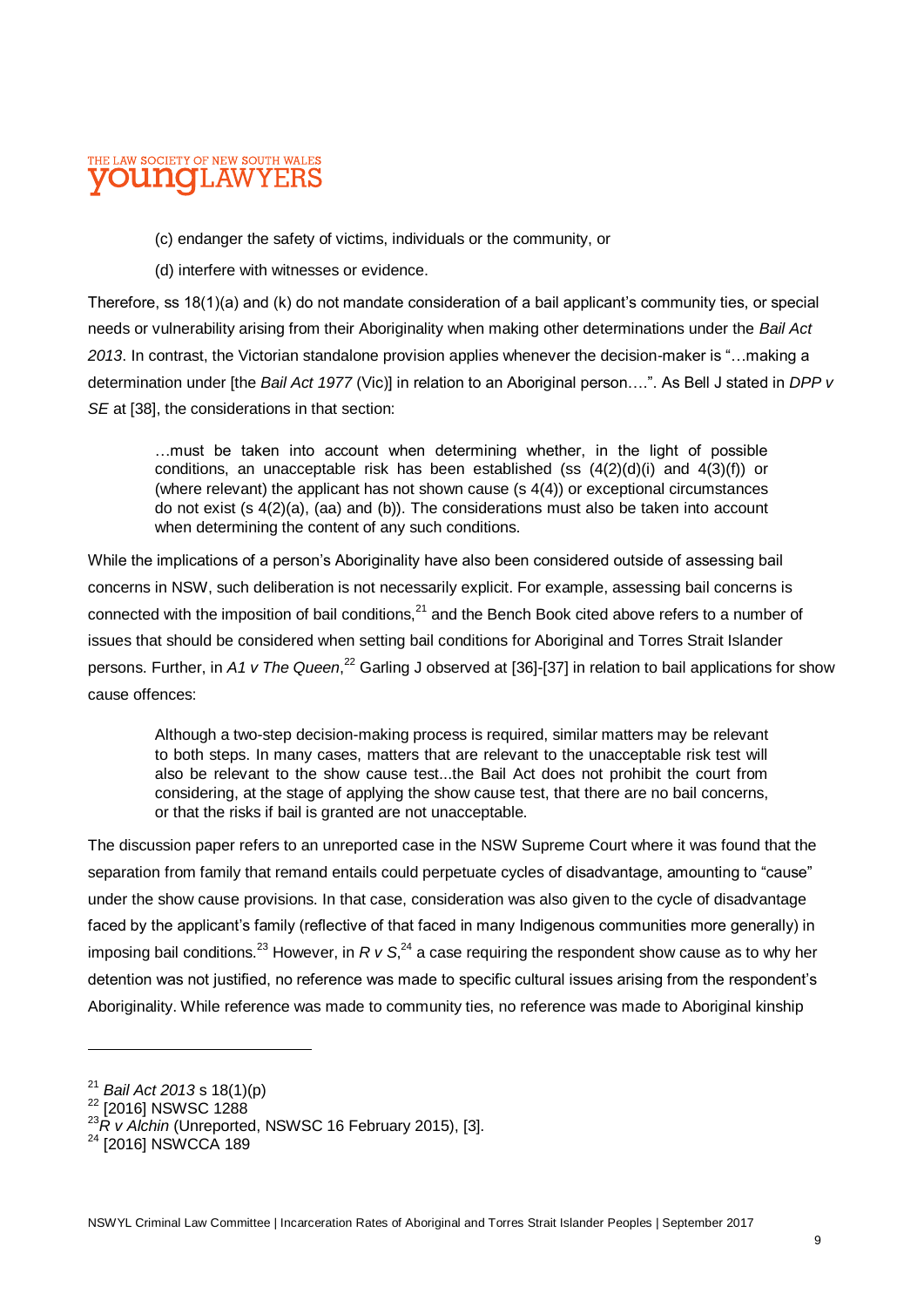#### THE LAW SOCIETY OF NEW SOUTH WALES **OUNCLAWYERS**

ties. The only mention of the respondent's Aboriginality can be found in Counsel's submission that the respondent was "a vulnerable young aboriginal woman, suffering from mental health issues."<sup>25</sup>

Accordingly, the Committee submits that there should be an express legislative requirement for decisionmakers to consider such factors, even if they are not determinative of the outcome of the particular bail application. We submit that the best way to do so is through a standalone provision similar to section 3A in the *Bail Act 1977* (Vic). A provision of this nature directs bail decision-makers' attention to the cultural issues arising due to a person's Aboriginality, whilst ensuring that this consideration does not overwhelm the bail decision-making process and risk community safety. For the reasons discussed above, a standalone provision that applies to all determinations under the *Bail Act 2013* is more desirable than a more confined provision, such as the one that currently exists in New South Wales. The Committee is also of the view that the provision that currently exists in Queensland is too confined, and may be difficult to implement. Such a provision may create problems if a representative is not available for a particular applicant or if a Community Justice Group (or similar) is not active in the relevant area.

The Committee notes that the changes proposed only mandate for *consideration* to be given to cultural issues arising from a person's Aboriginality. This suggests that the overall unacceptable risk test (as it stands in NSW) would remain unchanged, and applicants would still need to satisfy decision-makers that any bail concerns, such as the safety of victims or witnesses, could be mitigated by the imposition of bail conditions.

Finally, and importantly, consistency in approach across the states and territories is desirable, so that Aboriginal and Torres Strait Islander persons are given the same opportunity across all states, and a uniform approach is taken to directing bail decision-makers to consider issues such as cultural background, kinship and community ties, and ties to place.

#### **Proposal 2–2 State and territory governments should work with peak Aboriginal and Torres Strait Islander organisations to identify service gaps and develop the infrastructure required to provide culturally appropriate bail support and diversion options where needed.**

The Committee supports this proposal and notes that without greater cooperation between State and Territory governments and Aboriginal and Torres Strait Islander organisations, the changes discussed in Proposal 2-1 could not be effective.

 $\overline{a}$ 

<sup>25</sup>*R v S* [2016] NSWCCA 189 at [60].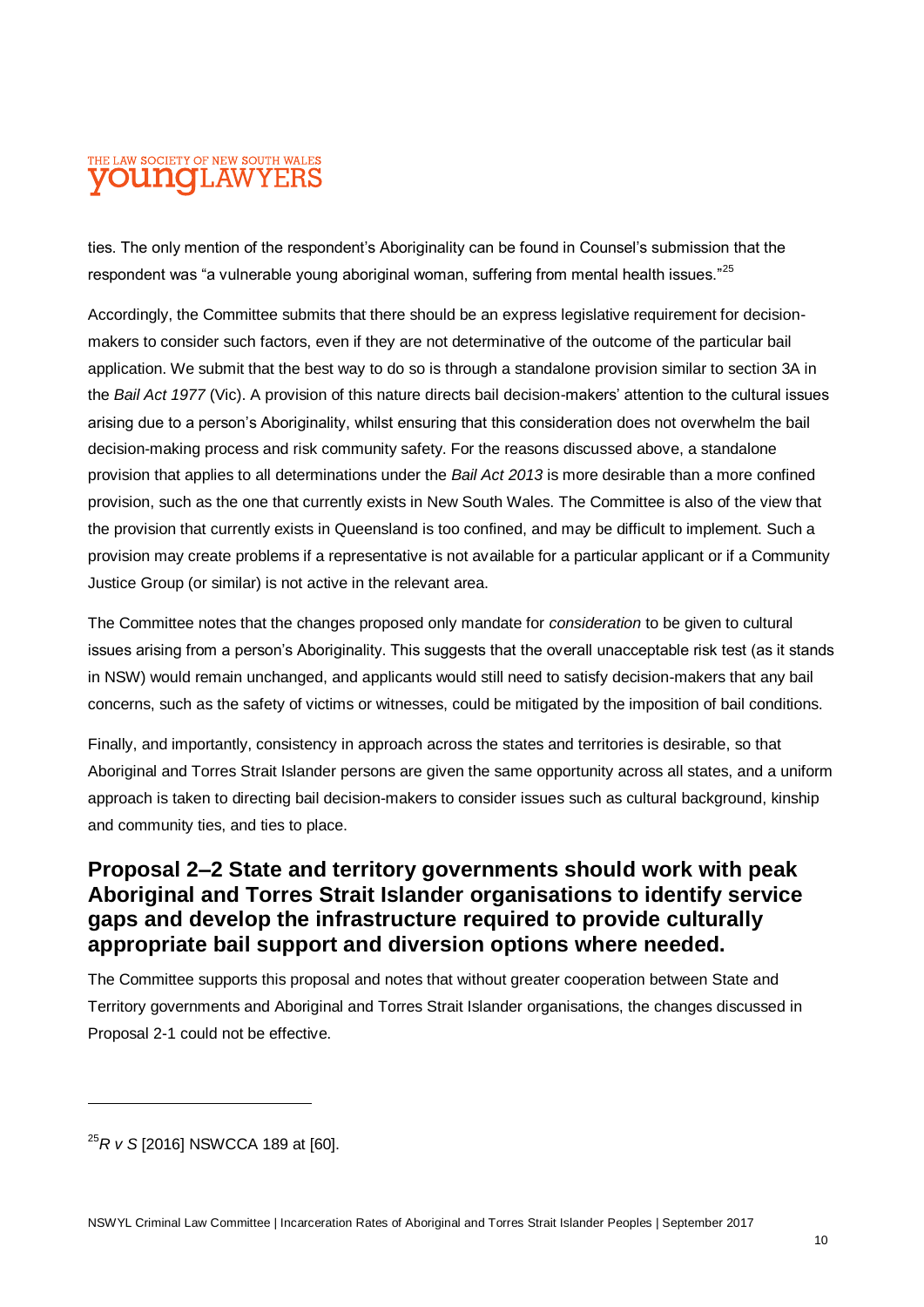#### THE LAW SOCIETY OF NEW SOUTH WALES **OUINCILAW**

A brief review of the case law supports these concerns. For example, in the Victorian case of *Re Hume (Bail*  Application),<sup>26</sup> Hollingworth J referred to the applicant's kinship obligations to his mother, as required by the standalone provision. However, her Honour was also concerned about the history of domestic violence towards the victim, and the lack of appropriate support services, supervision and structures in place to prevent the applicant reoffending towards the victim. This led to bail being refused.

Similarly, in *R v Brown*,<sup>27</sup> an unalleviated concern of the NSW Court of Criminal Appeal was that "no…culturally appropriate alternative supervision is proposed or available" and the circumstances of the respondent's residence did not "allow for supervision by law enforcement agencies to a sufficient degree that any condition we might impose involving abstention from alcohol can be policed, or which completely safeguards the possibility of travel to the victim's location."<sup>28</sup> This was one of the factors the Court considered in coming to the conclusion that it was not satisfied that there were exceptional circumstances justifying the grant of bail. Although this case considered the now repealed *Bail Act 1978* (NSW), it provides a good illustration of the importance of having culturally appropriate accommodation and drug and alcohol rehabilitation services available to Indigenous accused persons. In fact, the Court stated in that case:

In the cases of Aboriginal accused, particularly where the applicant for bail is young, alternative culturally appropriate supervision, where available, (with an emphasis on cultural awareness and overcoming the renowned anti-social effects of discrimination and/or an abused or disempowered upbringing), should be explored as a preferred option to a remand in gaol<sup>29</sup>.

The need for accommodation and support services to be culturally appropriate and staffed by Indigenous persons has been highlighted by the Victorian Law Reform Commission. In its 2007 Report, the VLRC stated

"[a]ddressing the problem of alcohol and drug misuse in the Indigenous community requires a multifaceted response. Part of this response should include drug and alcohol programs run by Indigenous workers for Indigenous Australians on bail. Indigenous Australians are more likely to comply with their bail conditions if they are given appropriate support to address the underlying causes of their offending."30

The Committee echoes these comments and submits that the effectiveness of the legislative change discussed in Proposal 2-1 would be diminished if culturally appropriate bail support and diversion options are not available to Indigenous accused persons. In this respect, we note that this requires a sustained political

<sup>&</sup>lt;sup>26</sup> [2015] VSC 695

<sup>27 [2013]</sup> NSWCCA 178

<sup>28&</sup>lt;br>*<sup>28</sup>R v Brown* [2013] NSWCCA 178, [34], [36].

<sup>29</sup>*R v Brown* [2013] NSWCCA 178, [35]

<sup>30</sup>Victorian Law Reform Commission, *Review of the Bail Act: Final Report* (2007) 176.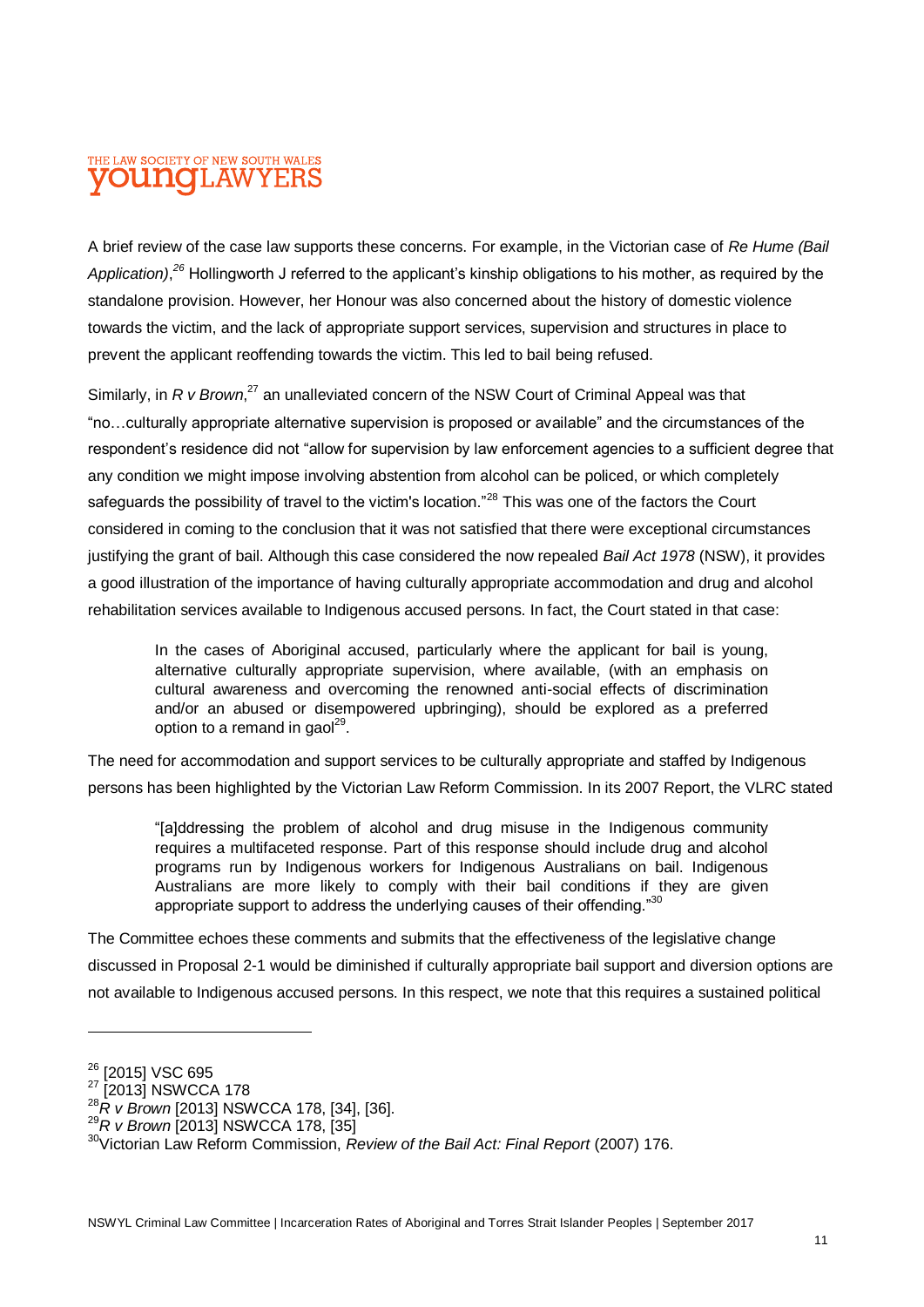#### THE LAW SOCIETY OF NEW SOUTH WALES **OUINCILAW**

commitment and must be undertaken in concert with Indigenous leadership. The Committee submits that State and Territory governments prioritise consultation with peak Aboriginal and Torres Strait Islander organisations to identify service gaps and develop appropriate infrastructure. The Committee recommends that State and Territory governments should also implement mechanisms for consulting service providers and legal practitioners to identify gaps in services in specific areas.

# **4. Sentencing Options**

#### **Question 4–1 Noting the incarceration rates of Aboriginal and Torres Strait Islander people: (a) should Commonwealth, State and Territory governments review**

# **provisions that impose mandatory or presumptive sentences; and**

# **(b) Which provisions should be prioritised for review?**

The Committee submits that the Commonwealth, State and Territory governments should review provisions that impose mandatory or presumptive sentences on offenders. Governments should prioritise a review of those provisions which concern offences for which a high proportion of Aboriginal and Torres Strait Islander people are convicted, including, for example, "lower end" assault and property offences.<sup>31</sup>

The negative impacts of mandatory sentencing are best illustrated by a number of cases arising from Western Australia<sup>32</sup> and the Northern Territory<sup>33</sup>. Examples include a 16 year old, with one prior conviction, receiving a 28-day sentence for stealing a bottle of water, and that of a 15-year-old Aboriginal boy who received a 28-day mandatory sentence for stealing school stationery.<sup>34</sup>

Mandatory sentences, such as the above, clearly violate the principle of proportionality as enunciated by the High Court in *Veen v The Queen [No 2]* (1988) 164 CLR 476. Further, the imposition of a mandatory minimum prevents the sentencing body from properly weighing objective and subjective factors in the sentencing procedure, thereby limiting judicial discretion.

 $31$  It should be noted that in NSW, which does not have a wide-ranging mandatory sentencing regime, that Indigenous imprisonment is most likely to arise from 'acts intended to cause injury' or 'justice procedure offences', D. Weatherburn & J. Holmes, NSW Bureau of Crime Statistics and Research, Indigenous *imprisonment in NSW: A closer look at the trend* (Bureau Brief No. 125) (2017) 5

<sup>32</sup> Western Australiaenacted mandatory sentencing legislation in 1996 through amendments to the *Criminal Code* (WA) 1913

<sup>33</sup> The Northern Territory enacted mandatory sentencing for property offences in 1997 and then for assaults in 2008.

<sup>34</sup> Law Council of Australia, *Policy Discussion Paper on Mandatory Sentencing* (2014) [20]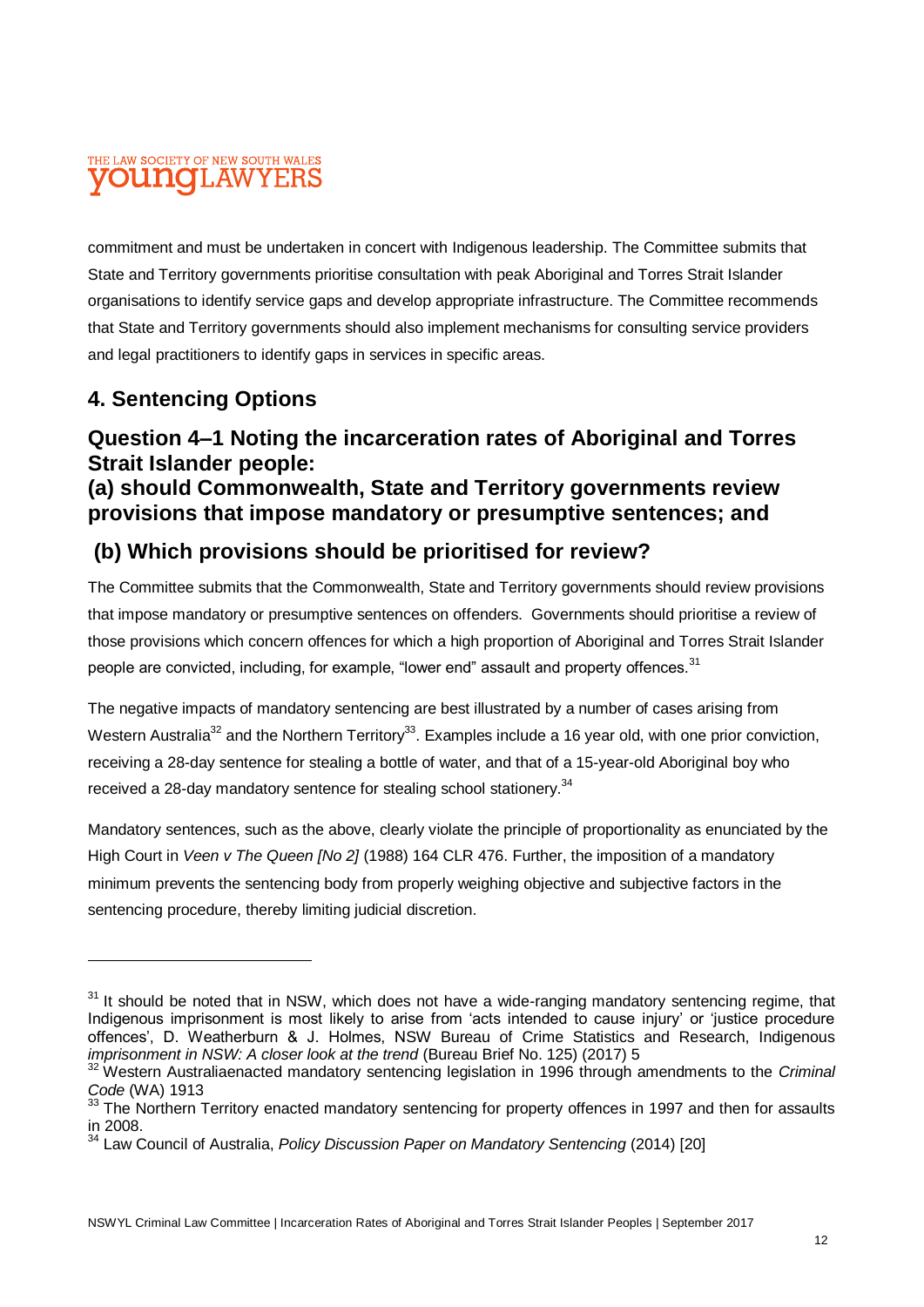#### THE LAW SOCIETY OF NEW SOUTH WALES **OUINCILAW** YEF

Further, there is little evidence that mandatory sentencing regimes reduce the rate of offending within a jurisdiction. In fact, statistics from the Northern Territory indicate that the Territory experienced an increase in property crime following the introduction of mandatory sentencing and a decrease after its repeal.<sup>35</sup> These statistics must necessarily weaken any deterrence argument made in support of mandatory sentencing.

Research has shown that Indigenous people are significantly more likely to receive a mandatory sentence for property offences.<sup>36</sup> This in turn contributes to the over-representation of Indigenous people in Australia's corrective facilities. Accordingly, the Committee recommends that legislative amendments should focus on sections that involve property or lesser violence offences. However, the Committee submits that a review should be made of all mandatory sentencing regimes in Australia. When the social and economic costs of incarceration are not outweighed by the deterrent or rehabilitative benefits of imprisonment, it is clear that review is in order.

#### **Question 4–2 Should short sentences of imprisonment be abolished as a sentencing option? Are there any unintended consequences that could result?**

Section 3A of the *Crimes (Sentencing Procedure) Act 1999* (NSW) lists the purposes for which a court may impose a sentence on an offender. Included amongst those purposes are the deterrence of the offender and other persons and the rehabilitation of the offender.

One of the principal arguments for the use of short-term sentences, in particular against those who are firsttime offenders, is deterrence. However, NSW BOCSAR research has found that those who were sentenced their first term of imprisonment, for 12 months or less, had the same rate of recidivism as those placed on suspended sentences under s 12 of the *Crimes (Sentencing Procedure) Act 1999*; thus suggesting that short custodial sentences exert no more deterrent effect than comparable community orders.<sup>37</sup>

As has been noted elsewhere, the imposition of short-term sentences of imprisonment can greatly affect the rates of recidivism. As the discussion paper notes, the impacts of short term sentences of imprisonment can include loss of employment and housing, dislocation from family, removal of children, and marginalisation in

<sup>35</sup> Northern Territory Office of Crime Prevention, *Mandatory Sentencing for Adult Property Offenders – the Northern Territory Experience* (2003) 10

<sup>36</sup> Ibid, p 13; Stephen Jackson and Fiona Hardy, National Judicial Conference, *The Impact of Mandatory Sentencing on Indigenous Offenders*, (2010) 3; Australian Bureau of Statistics, *Prisoners in Australia*, (5 December 2013).

<sup>37</sup> J Trevena and D Weatherburn, NSW Bureau of Crime Statistics and Research, *Does the first prison sentence reduce the risk of further offending?* (Contemporary Issues in Crime and Justice No. 187) (2015) 1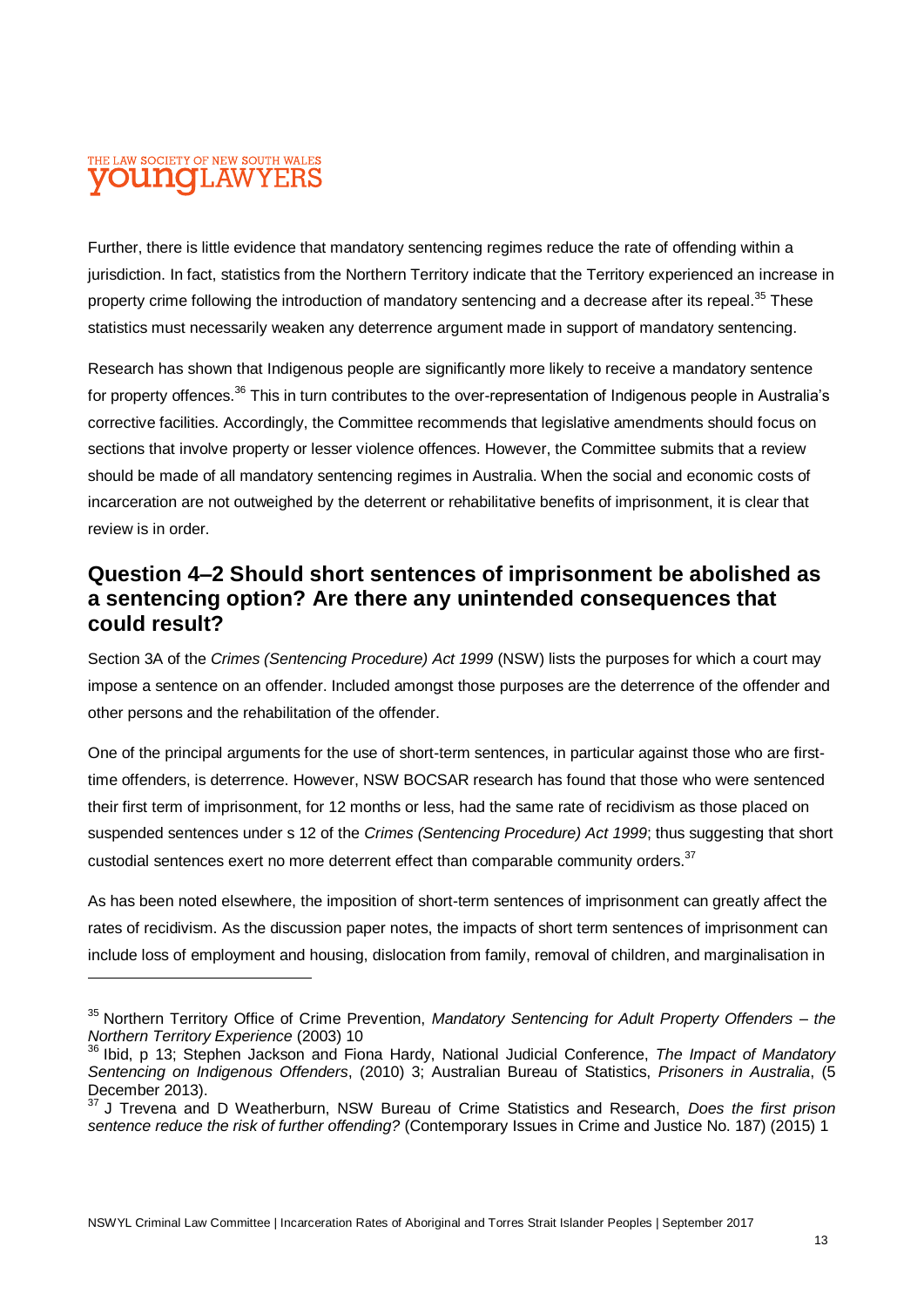#### THE LAW SOCIETY OF NEW SOUTH WALES **OUNOLAWYERS**

the community affecting the ability of the newly released to rehabilitate themselves. Further, those serving short sentences are often denied the opportunity to partake in courses and educational opportunities nullifying any argument that short-term sentences promote rehabilitation.

However, as noted by the NSW Sentencing Council, there is a fundamental imbalance in non-custodial sentencing options available across jurisdictions, particularly, in regional Australia. As such, immediately abolishing short-term prison sentences might have negative and unintended consequences including the potential for sentence creep (noting the evidence in the discussion paper that the Western Australian experience has not produced such results). Moreover, abolishing short term imprisonment without ensuring that a range of non-custodial options are consistently available would constrain the discretion of judicial officers and eliminate flexibility in sentencing.

Accordingly, the Committee considers that it would be appropriate to abolish short-term sentences of imprisonment provided there is uniformity in the availability of well-structured non-custodial sentencing alternatives.

#### **Question 4–3 If short sentences of imprisonment were to be abolished, what should be the threshold (e.g., three months; six months)?**

The Committee submits that any threshold should be calibrated by reference to prison population data, and following extensive research on the outcomes of such sentences, in order to ensure that the objective of such a change is achieved.

#### **Proposal 4–1 State and Territory governments should work with peak Aboriginal and Torres Strait Islander organisations to ensure that community-based sentences are more readily available, particularly in regional and remote areas.**

The Committee supports the proposal and considers it both necessary and appropriate for ensuring that noncustodial sentencing options are available in all jurisdictions and areas of Australia. This change should be made with a view to reducing or abolishing the use of short-term sentences of imprisonment.

The Committee considers that community based sentencing options are an appropriate mechanism for combating the overrepresentation of Aboriginal and Torres Strait Islander people in prisons. However, this type of sentencing requires adequate supervision resources to be available in the community together with support services, for example, drug and alcohol rehabilitation. It is therefore necessary for State and Territory governments to work with community organisations in order to effectively implement such changes.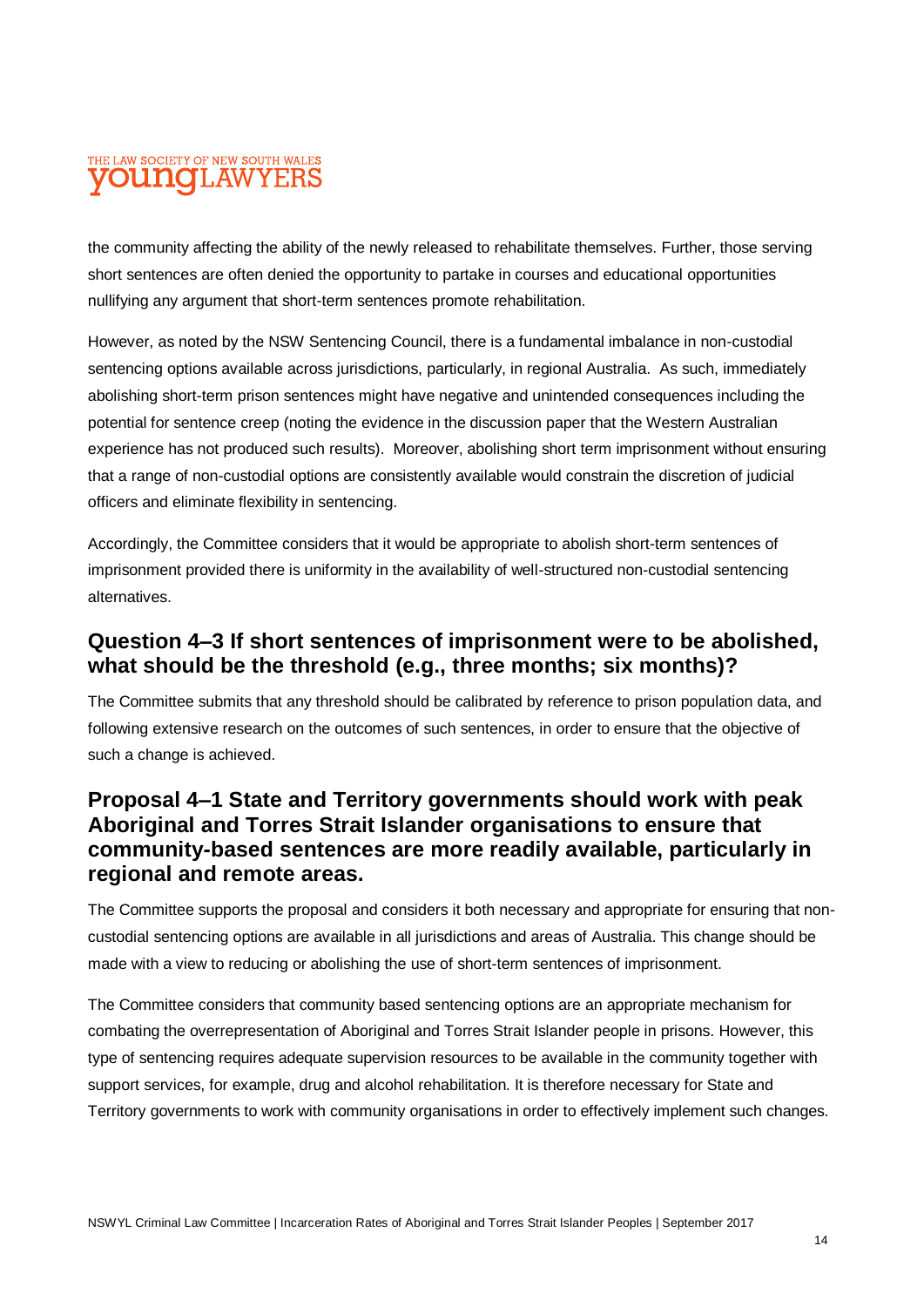#### THE LAW SOCIETY OF NEW SOUTH WALES **OUNOLAWYERS**

The Committee supports the idea that community organisations in regional and remote areas should be prioritised by State and Territory governments, as the Committee is of the view that an offender's location should not limit the availability of sentencing options.

#### **Question 4–5 Beyond increasing availability of existing communitybased sentencing options, is legislative reform required to allow judicial officers greater flexibility to tailor sentences?**

Yes, the Committee supports legislative reform to allow for judicial officers to tailor sentencing options. Discretion in sentencing is necessary to ensure the right outcome in any given case. Sentencing Judges are tasked with resolving the complex and competing concerns of punishment, denunciation, and rehabilitation. This can only be satisfactorily achieved with flexible sentencing options, supported by fully resourced restorative and rehabilitative programs.

Solely focusing on the punitive role of sentencing is flawed in principle and ultimately counterproductive because it fails to address the behaviour underlying offending – or acknowledge the social determinants of criminality. As reflected in the Committee's submission under **Question 4-2** above, terms of imprisonment are equally as effective in deterring second offences, as are community-based options.

The Committee is particularly concerned with the moves towards removing or replacing non-custodial sentencing options by the Victorian and NSW governments. While the effects of these changes have not yet been felt, the reduction in types of non-custodial order might see an increase in prison populations within these two jurisdictions.

# **6. Fines and Driver Licences**

#### **Proposal 6–1 Fine default should not result in the imprisonment of the defaulter. State and territory governments should abolish provisions in fine enforcement statutes that provide for imprisonment in lieu of unpaid fines.**

Imprisonment should be the measure of last resort when dealing with the punishment of an offender. Fines are imposed as punishment for offences that Parliament considers do not merit a maximum penalty of imprisonment. It is the Committee's view that the deprivation of the liberty of a human being should never be carried out lightly and it offends both principle and pragmatism to imprison those who by the dint of their economic, social and historical disempowerment are most likely to default on paying their fines.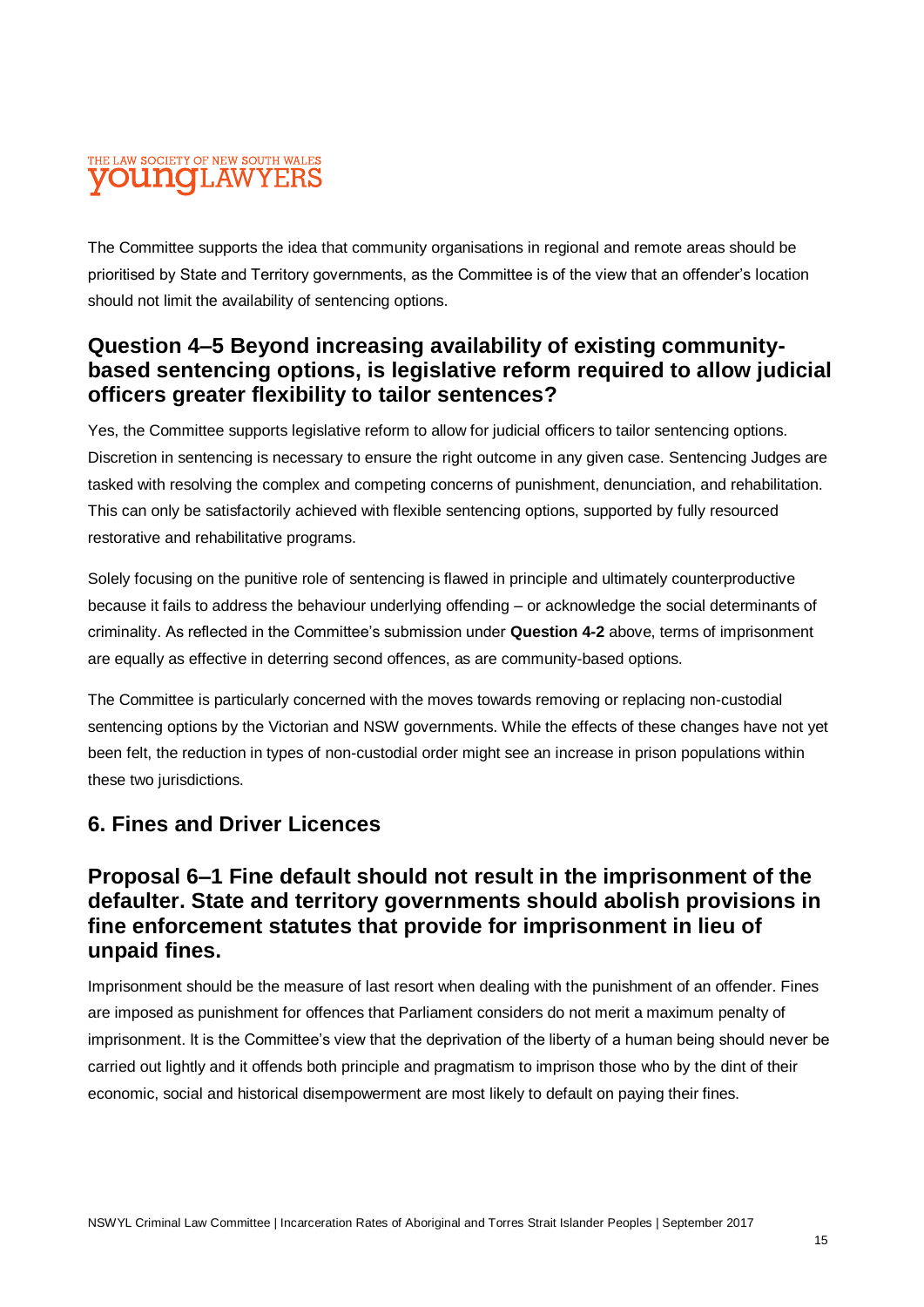#### THE LAW SOCIETY OF NEW SOUTH WALES **OUINOLAW**

From a practical perspective it is counterproductive for the State to incarcerate a fine defaulter – and incur the costs associated with that incarceration which will vastly exceed the cost of the fine in the ordinary course of events. The Committee supports the adoption of elements of the NSW Work and Development Orders as the last resort in fine default proceedings. Orders, which include financial counselling, educational courses or drug and alcohol treatment, have positive effects on the defaulters, which in turn create positive outcomes for society as a whole.<sup>38</sup>

The Committee therefore supports the abolition of provisions that provide for imprisonment in lieu of unpaid fines.

#### **Question 6–1 Should lower level penalties be introduced, such as suspended infringement notices or written cautions?**

The Committee supports fines or penalties being suspended for a short period of time (for example, a couple of weeks) to enable an issue to be addressed. For example, somebody who is driving whilst suspended due to ignorance of an unpaid fine debt could be given two weeks to resolve the matter with the relevant roads authority; if the fine situation is resolved then the penalties can be removed from the system. If the fines are not paid or resolved then the penalty would be confirmed.

This would reduce the amount of 'honest and reasonable mistake of fact' cases in which Indigenous clients who live between different addresses or in large families do not receive the notices from the motor registries or police, and then commence a cycle of a 'Drive Whilst Suspended' and 'Drive Whilst Disqualified' offences.

#### **Question 6–2 Should monetary penalties received under infringement notices be reduced or limited to a certain amount? If so, how?**

The Committee submits that the monetary penalties received under infringement notices could be subject to a sliding scale, as opposed to being reduced wholesale. For example, a person who has never been the subject of a fine would receive a lower amount than a person who has incurred a large number of the same kind of notices. Although this scale would result in more work for those who impose such notices, they would significantly reduce the burden on those subject to such fines. Failing that, greater discretion for the RMS to

 $38$  In an evaluation of the Work and Development Scheme by INCA Consulting, 87% of service providers reported that the Scheme had enabled clients to address the factors that led to them defaulting on their fines in the first place. INCA Consulting, *Evaluation of the Work and Development Order Scheme: Qualitative Component*, http://www.legalaid.nsw.gov.au/\_\_data/assets/pdf\_file/0018/25218/WDO-Final-Evaluation-Report-May-2015.pdf , (accessed 20/09/17).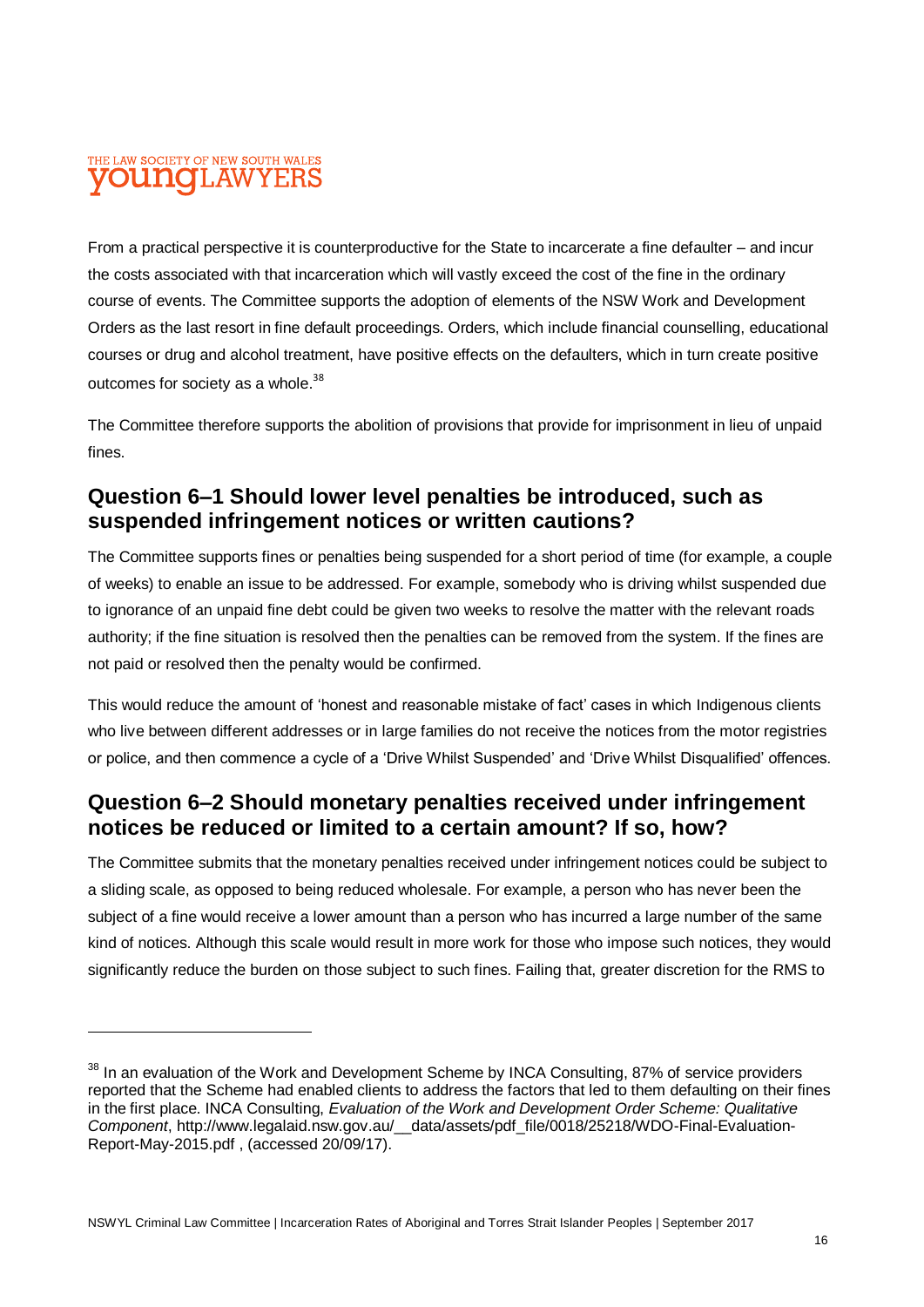#### THE LAW SOCIETY OF NEW SOUTH WALES **OUNOI.AWYEF**

reduce fines and awareness by police of the impact of the amount of a fine imposed for people on Centrelink would assist greatly.

Of more assistance would be the proactive cooperation of Centrelink, motor vehicle registries and state government fine enforcement agencies to assist Indigenous people with access to Work and Development Orders (in NSW) or financial counselling and rehabilitation programs. For example, a certain level of fine debt could trigger recovery agencies to assist with solutions, rather than further punish people who accumulate fine debt.

#### **Question 6–3 Should the number of infringement notices able to be issued in one transaction be limited?**

The Committee submits that this is not necessarily the preferable approach. A more measured approach would be to cap the total financial penalty of a single transaction or set of fines unless certain aggravating circumstances could be demonstrated. Aggravating circumstances could include the number of repeat infringements within a certain amount of time.

#### **Question 6–4 Should offensive language remain a criminal offence? If so, in what circumstances?**

Yes. However, the Committee considers that there should be an additional element to the offence to make the offence less likely to be laid in circumstances where no offence was ever likely to be caused to a reasonable member of the public.

The current elements under the *Summary Offences Act 1988* in NSW include:

The accused used offensive language; In or near, or within hearing distance from, a public place or school.

The additional elements could raise the bar by including where the offensive language was used:

At a time or in circumstances at which it was likely to be heard by a reasonable member of the public; and

It caused offence or was done in a manner likely to cause offence to a reasonable member of the public.

In a society where the impact of swearing has been lessened by the normalisation of words through changes in popular culture the Committee submits that offensive language charges should be restricted to situations where offence is actually caused or is likely to be occasioned to a reasonable member of the public. The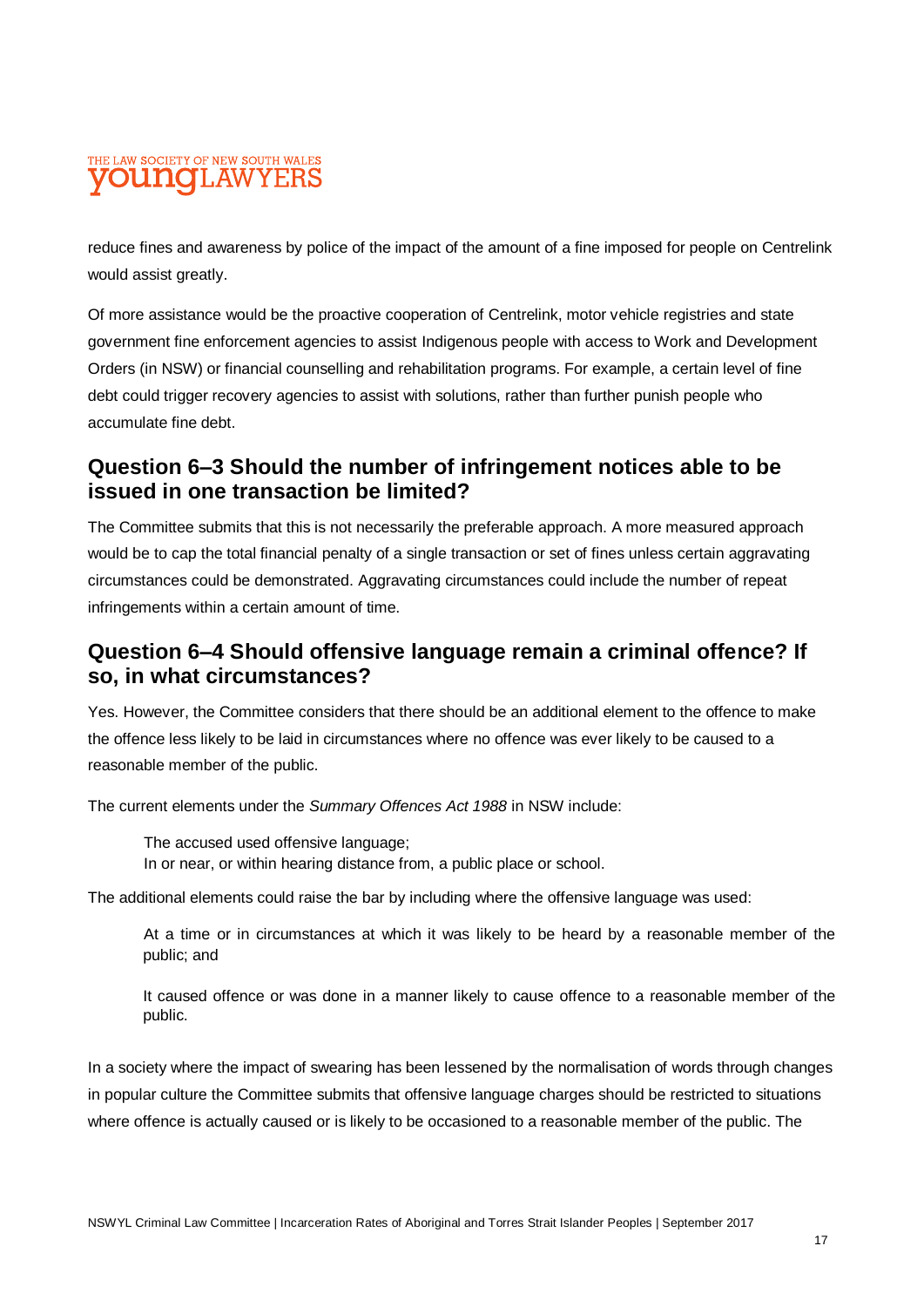#### THE LAW SOCIETY OF NEW SOUTH WALES **VOUNOLAWYERS**

Committee submits that offensive language offences should not be founded where words are merely uttered; a finding that such words are offensive should be made by a tribunal of fact representing community values.

#### **Question 6–6 Should state and territory governments provide alternative penalties to court ordered fines? This could include, for example, suspended fines, day fines, and/or work and development orders.**

Yes, and noting our response to question 4-5, above, the Committee submits that there needs to be a more nuanced and diverse set of tools at the disposal of decision makers within the criminal system. Broader discretion enhances the ability of courts to provide individualised justice. Culturally appropriate options in communities would assist Indigenous offenders to achieve better outcomes long-term. Consultation with communities about how counselling, training or work orders could best be tailored for them would be a vital part of making such schemes more effective.

#### **Proposal 6–2 Work and Development Orders were introduced in NSW in 2009. They enable a person who cannot pay fines due to hardship, illness, addiction, or homelessness to discharge their debt through:**

**community work; program attendance; medical treatment; counselling; or education, including driving lessons.**

#### **State and territory governments should introduce work and development orders based on this model.**

Work and Development Orders are a promising and fair way of encouraging people to make a change in their lives without being overly paternalistic or punishing to those who are struggling. Moreover, a number of Committee members have reported that these orders achieve excellent outcomes for Indigenous peoples in NSW who are often referred to the program through Aboriginal court liaison officers and the Aboriginal Legal Service's Field Officers. It is a pragmatic, balanced and sensible measure for accused persons and the community. The Committee submits that these programs should be available nationwide.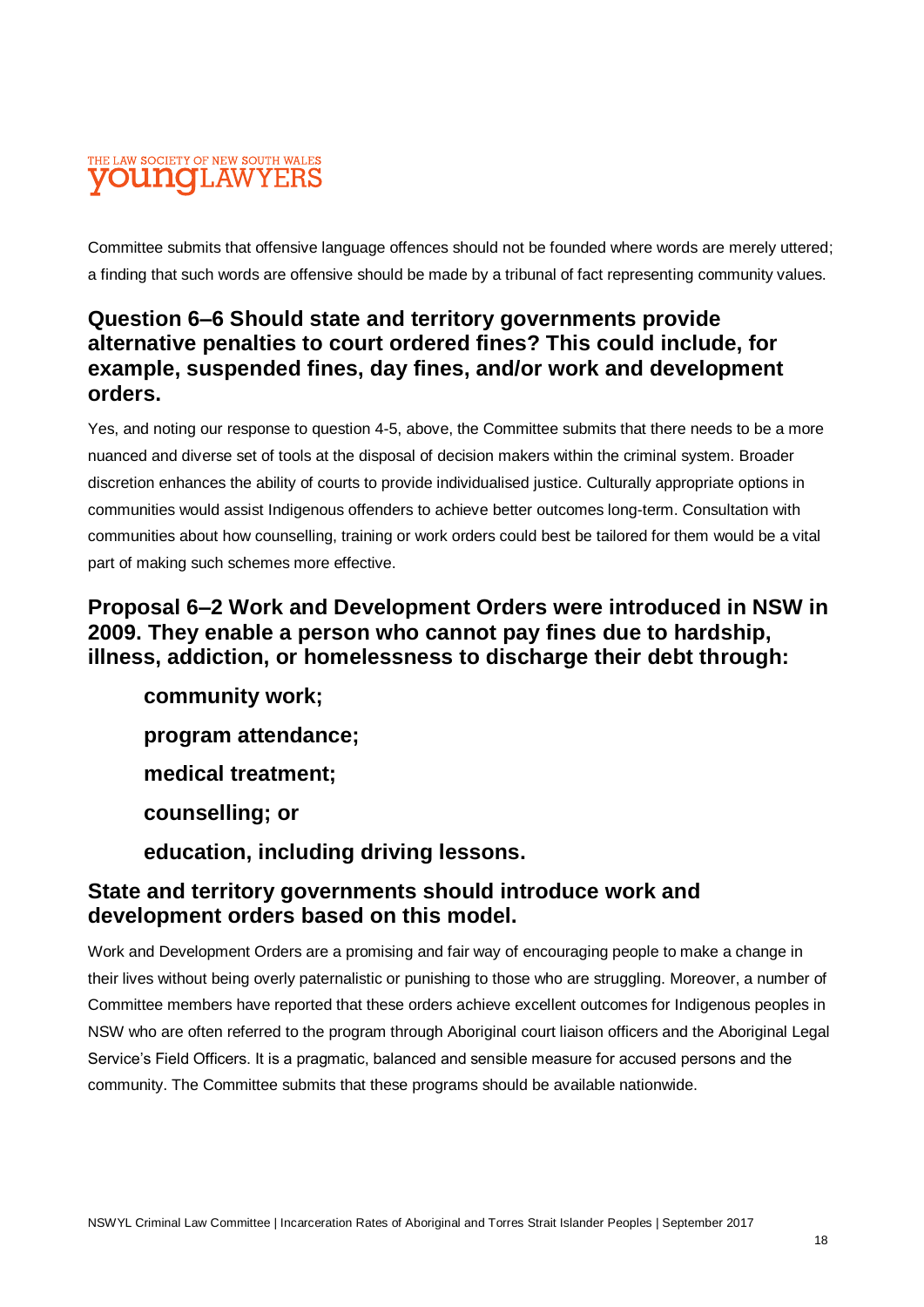#### THE LAW SOCIETY OF NEW SOUTH WALES **VOUNCLAWYERS**

#### **Question 6–7 Should fine default statutory regimes be amended to remove the enforcement measure of driver licence suspension?**

The Committee submits that driver licence disqualification has a role to play in the suite of tools for fine enforcement. However, there should be a higher threshold before suspensions take effect. Committee members have noted the number of matters before the Local Court in which people have had their licences suspended following fine default, in which the person alleges no knowledge of the fines.

The Committee submits that an appropriate solution would be to legislate to allow the courts to stay licence suspensions subject to persons satisfying the outstanding fines, either through payment or as per our submission above at **4-5** and **6-6**.

#### **Question 6–8 What mechanisms could be introduced to enable people reliant upon driver licences to be protected from suspension caused by fine default? For example, should:**

**(a) recovery agencies be given discretion to skip the licence suspension step where the person in default is vulnerable, as in NSW; or**

#### **(b) courts be given discretion regarding the disqualification, and disqualification period, of driver licences where a person was initially suspended due to fine default?**

The Committee supports both proposals. A further option could be to allow people to apply for work or family licences, if they are disqualified, which could include conditions such as: that their vehicles be equipped with interlock devices for alcohol testing; speed limits; or work-hours-only limits. Courts should embrace technological solutions to provide people with additional options in circumstances where they are faced with either breaking the law or not being able to do things like to take their children to medical appointments. Being able to apply for an order from the Local Court for an exceptional circumstances-type licence would reduce the number of Indigenous people in prison for driving whilst disqualified because they originally drove whilst suspended.

#### **Question 6–9 Is there a need for regional driver permit schemes? If so, how should they operate?**

Driver permits are one option, however, the overall savings to the justice system, police resources and the communities of providing adequate training and opportunities for Indigenous peoples to get their licences in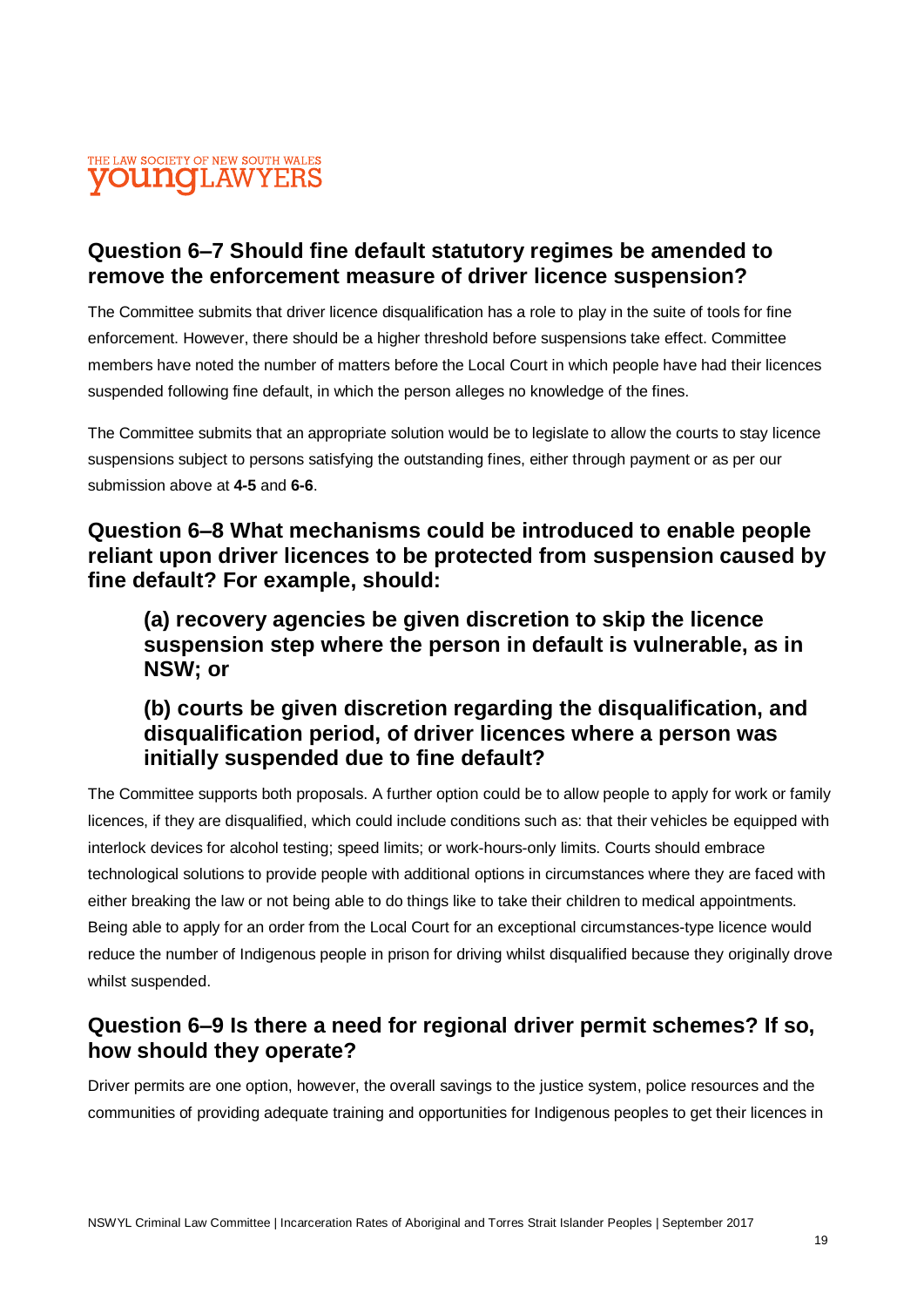#### THE LAW SOCIETY OF NEW SOUTH WALES **OUNOLAWYER**

both rural and urban areas would far outweigh the benefit of such a scheme. Other community members may more readily accept that proposal compared to a two-tiered licence system for rural and urban areas.

#### **Question 6–10 How could the delivery of driver licence programs to regional and remote Aboriginal and Torres Strait Islander communities be improved?**

Programs targeting Aboriginal and Torres Strait Islander young people in relation to helping them to get their Learner's licence early through education, subsidising application fees and providing driver training through employing local members of the community would be of ongoing benefit to communities where opportunities for young persons to get their licences and secure local employment are limited. Early intervention and support would circumvent the pattern of Indigenous peoples being in prison because they never got a licence and simply never caught up to the ever-extending disqualification period they started at a young age.

#### **11. Access to Justice Issues**

#### **Proposal 11–1 Where needed, State and Territory governments should work with peak Aboriginal and Torres Strait Islander organisations to establish interpreter services within the criminal justice system.**

#### **11-1 What reforms to laws and legal frameworks are required to strengthen diversionary options and specialist sentencing courts for ATSI peoples?**

The Committee submits that there are a number of reforms to laws and frameworks, which could be implemented to improve the effectiveness of diversionary options and specialist sentencing courts.

One of the goals of diversionary options and specialist sentencing courts is to assist in reducing incarceration and reoffending. Thus, in some appropriate cases, the Committee submits that specialist sentencing courts and diversionary options should be made available to Indigenous peoples even when the offence is not their first.

The Committee also submits that improvements need to be made to the functioning of drug diversion and treatment programs to ensure ATSI peoples completion of and access to programs. To further the success rates of ATSI participants, the Committee submits that a holistic approach needs to be taken where Aboriginal and Torres Strait Islander peoples involved in diversionary programs are given access to services and other practical requirements to ensure they finish their programs.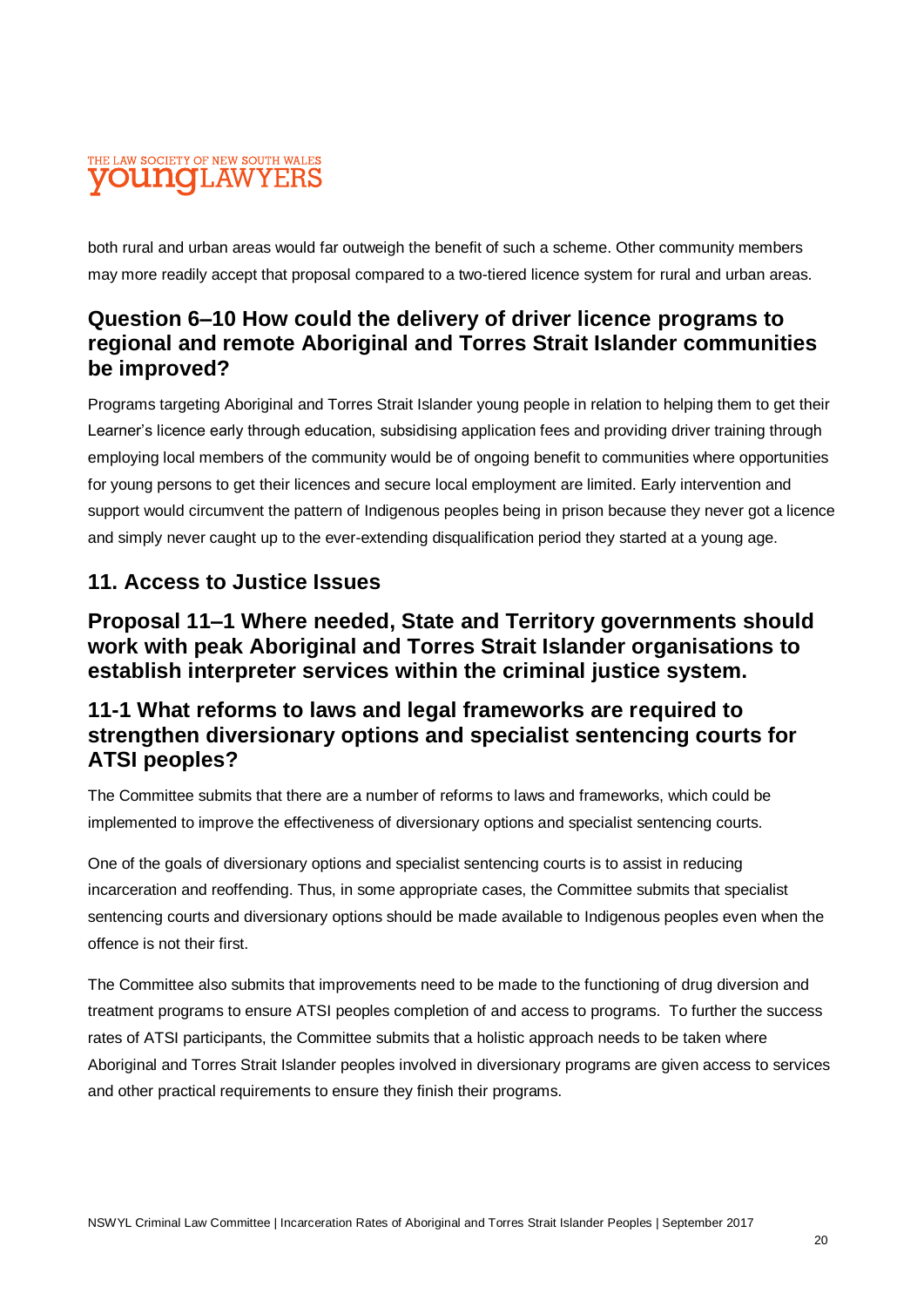#### THE LAW SOCIETY OF NEW SOUTH WALES **OUNCLAWYER**

Finally, the Committee recommends that States and Territories that have not implemented the ATSI sentencing principles do so.

#### **11-2 Where not already in place, State and Territory governments should provide for limiting terms through special hearing processes in place of indefinite detention when a person is found unfit to stand trial.**

Indefinite detention regimes should be abolished and replaced with special hearing processes and limited term detention for people who are diagnosed with forensic mental health conditions. Indefinite detention regimes are fundamentally unfair because they result in defendants being held in detention for longer than the maximum sentence for the crime they committed.

#### **Question 11–2 In what ways can availability and access to Aboriginal and Torres Strait Islander legal services be increased?**

#### **Proposal 11–3 State and Territory governments should introduce a statutory custody notification service that places a duty on police to contact the Aboriginal Legal Service, or equivalent service, immediately on detaining an Aboriginal and Torres Strait Islander person.**

The Committee submits that although some states and territories already operate a notification system, whereby the ALS or equivalent is contacted when an Aboriginal or Torres Strait Islander person is detained in police custody, this system should be a legislated obligation. Through this legislation, non-compliance with notification requirements could have legal and professional consequences.

A legislated Custody Notification Service (**CNS**) is important because of the special support and understanding that Aboriginal and Torres Strait Islander people require due to the cultural, social, medical and other intergenerational issues they regularly face.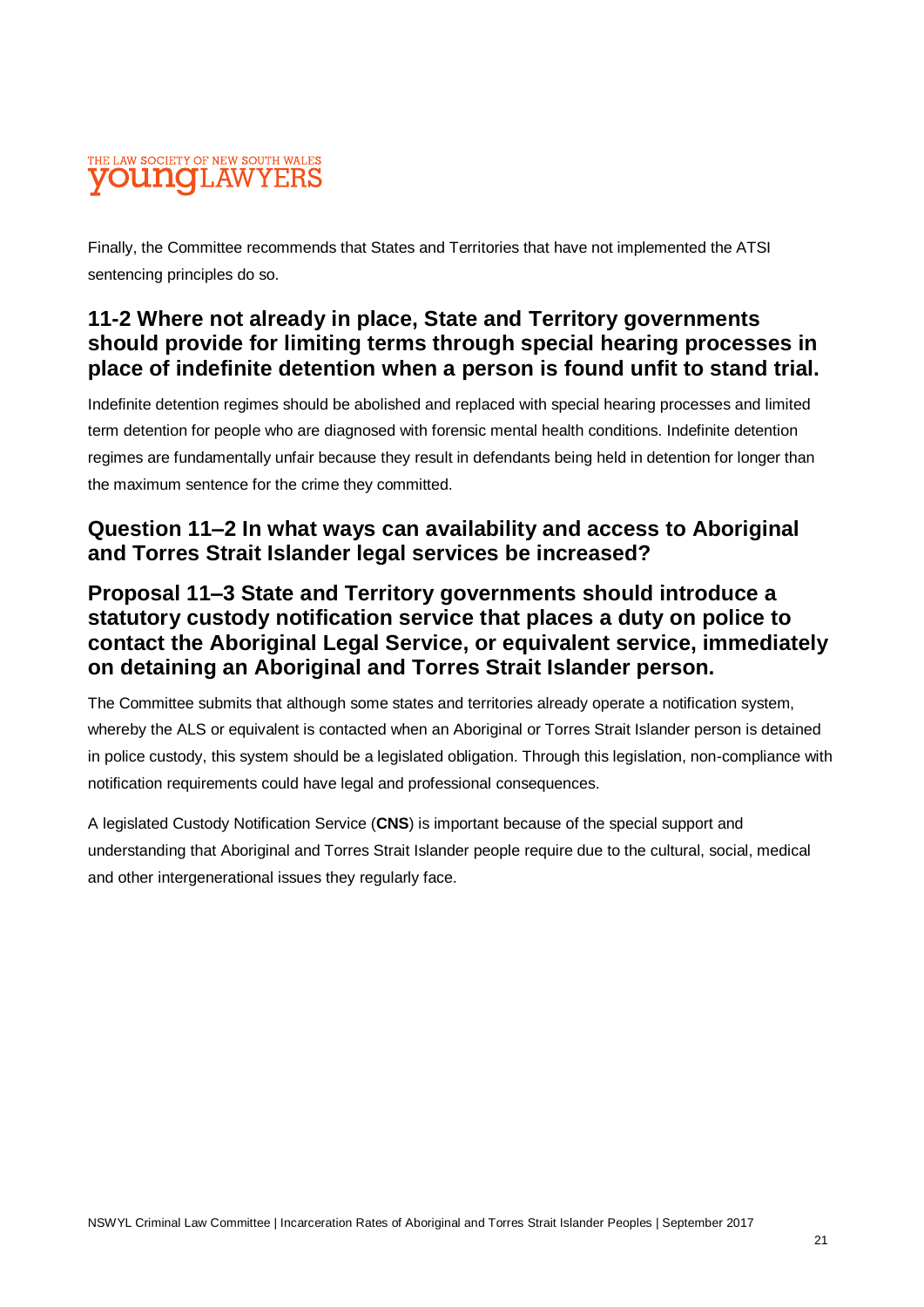#### THE LAW SOCIETY OF NEW SOUTH WALES **OUNOI.AWYEI**

The CNS system is relatively cheap and cost effective to run<sup>39</sup> and assists more than 15,000 Aboriginal and Torres Strait Islander people per year throughout NSW and the ACT<sup>40</sup> through the provision of timely and culturally sensitive legal advice. As such, the Committee submits that there are no reasons why the CNS system should not be statutorily mandated and thus strongly encourage the ALRC to adopt this view.

In October 2016 the Indigenous Affairs Minister, offered to fund the first three years, including the initial setup, of a CNS for any state or territory that does not currently have a similar system already. The New South Wales CNS was set up in 2000 and has been funded through one-off Commonwealth grants. In December 2015, the Minister announced that the Federal Government would commit to a grant until June 2019, providing the service with assurance and stability.

As such, the Committee also recommends consideration by State, Territory and Federal governments of permanently funding the system so that uncertainty and insecurity does not taint the effectiveness and quality of the service currently offered in NSW and ACT.

#### **Concluding Comments**

The Committee welcomes the valuable work of the Australian Law Reform Commission in considering reforms to the criminal justice system, and looks forward to the final recommendations in this regard. However, we reiterate our earlier observations. Effectively responding to the crisis in Indigenous incarceration goes beyond the legal system; fundamental societal and institutional change needs to occur. The Committee hopes that the ongoing commitment of the ALRC and the other respondents to this inquiry can affect institutional change within the States and Territories.

NSW Young Lawyers and the Committee thank you for the opportunity to make this submission. Should you have any further queries, please do not hesitate to contact the undersigned.

<sup>39</sup> The ACT and NSW CNS costs just \$526,000 per year, Aboriginal Legal Service (NSW/ACT), *Quick Facts* www.alsnswact.org.au (accessed 10/09/17).

<sup>40</sup> Aboriginal Legal Service (NSW/ACT), *Quick Facts* www.alsnswact.org.au (accessed 10/09/17).